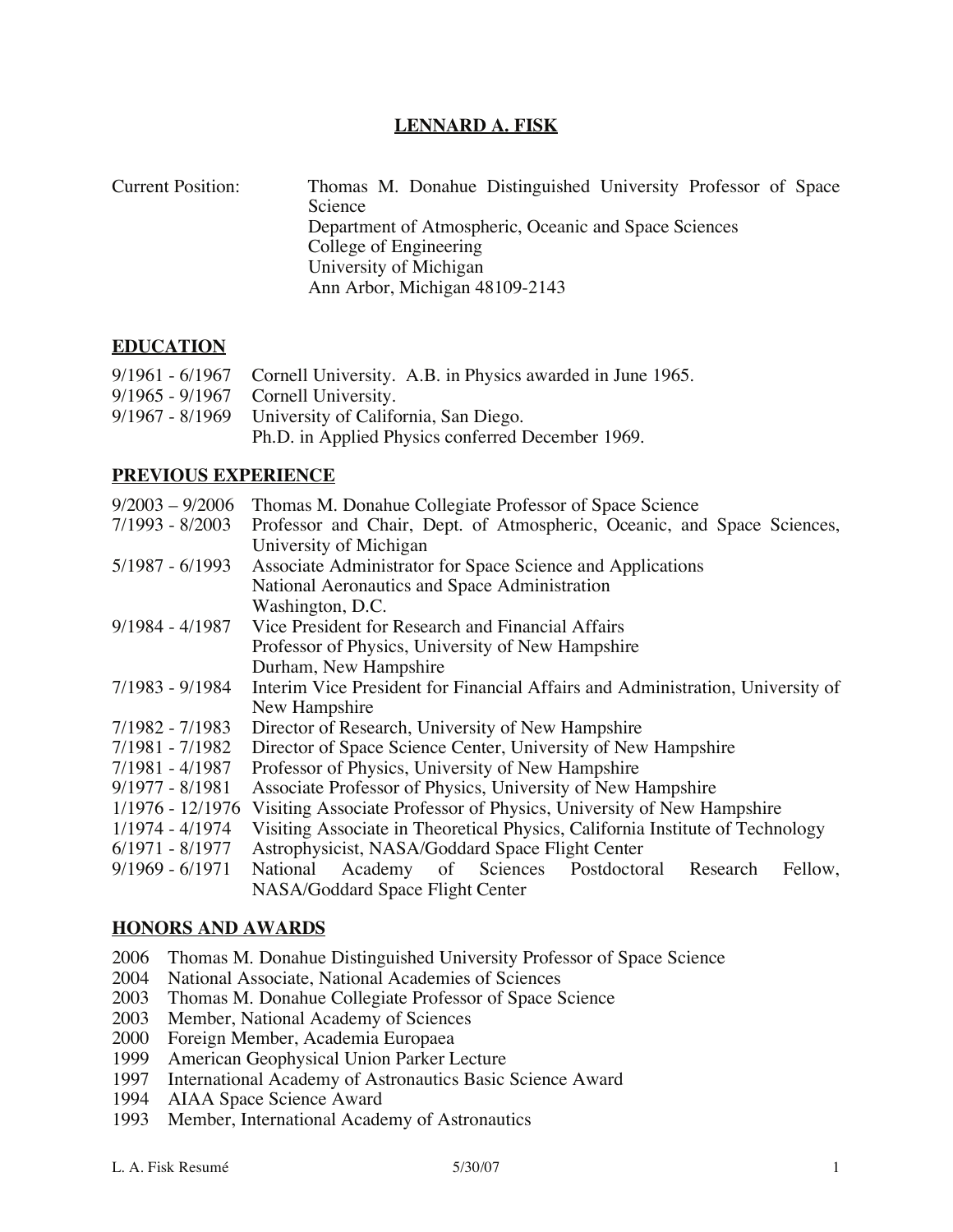- 1992 NASA Distinguished Service Medal
- 1991 Presidential Meritorious Rank Senior Executive
- 1990 NASA Outstanding Leadership Medal
- 1987 Fellow, American Geophysical Union

# **BOARDS OF DIRECTORS**

- 2002-present International Space Science Institute 1996 - present Michigan Aerospace Corporation<br>1993 - 2001 University Corporation for Atmos University Corporation for Atmospheric Research 1993 - present Crbital Sciences Corporation<br>1988 - 1990 American Astronautical Socie
- American Astronautical Society

# **SELECTED ADVISORY COMMITTEES**

| <b>NASA Advisory Committee</b>                                      |
|---------------------------------------------------------------------|
| National Academies Space Studies Board, Chairman                    |
| NASA Living with a Star Management Operations Working Group         |
| NASA/JPL Director's Advisory Committee                              |
| American Geophysical Union Fellows Committee                        |
| National Academy of Sciences, Space Studies Board Committee on      |
| <b>International Space Programs</b>                                 |
| NASA Senior Review of Mission Operations and Data Analysis          |
| <b>NASA Advisory Council</b>                                        |
| National Academy of Sciences, Space Science Board                   |
| Chair, National Academy of Sciences Committee on Solar and Space    |
| Physics                                                             |
| Chair, AAU Space Science Working Group, Steering Committee          |
| Review Panel Carnegie/Mt. Wilson Observatory                        |
| <b>NASA Earth System Sciences Committee</b>                         |
| National Academy of Sciences Committee on Solar and Space Physics   |
| AAU Space Science Working Group, Steering Committee                 |
| NASA Space and Earth Science Advisory Committee                     |
| <b>NASA Solar System Exploration Committee</b>                      |
| NASA Solar Terrestrial Observatory Science Study Group              |
| <b>NASA Space Science Advisory Committee</b>                        |
| NASA Solar Terrestrial Theory Panel                                 |
| NASA Solar Cycle and Dynamics Mission Science Working Group         |
| <b>JPL Solar Polar Mission Science Working Group</b>                |
| NASA Out-of-the Ecliptic Science Working Group, Co-Chairman         |
| NASA Interplanetary Physics Working Group                           |
| National Academy of Sciences Subcommittee on Interplanetary Physics |
|                                                                     |

# **FORMER AND PRESENT PH.D. STUDENTS**

Valentin Jordanov, Ph.D. in 1994; Member of Committee Nathan Schwadron, Ph.D. in 1996; Member of Committee Emmanuel Christodoulou, Ph.D. in 1996, Member of Committee Kandis Jessup, Ph.D. in 1996; Chair of Committee Scott Edington, Ph.D. in 1997; Member of Committee Timur Linde, Ph.D. in 1998; Member of Committee Patrick Koehn, Ph.D. in 1999; Co-Chair of Committeee Alysha Reinhard, Ph.D. in 2000; Chair of Committee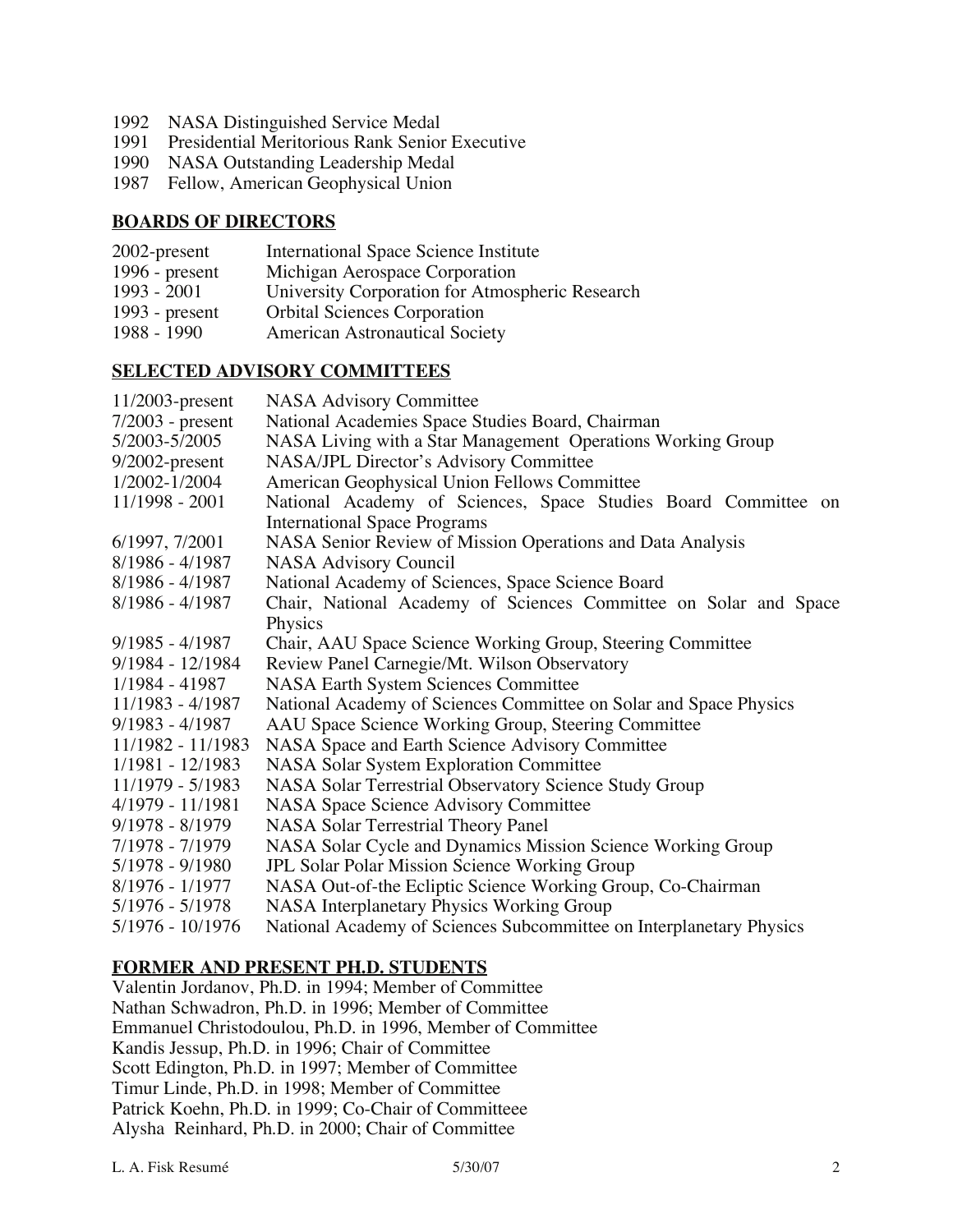Susan Lepri, Ph.D. in 2002; Member of Committee Kelly Korreck, Ph.D. in 2003; Member of Committee Benjamin Lynch, Ph.D. in 2006; Member of Committee Jason Gilbert, Ph.D. expected in 2008; Member of Committee

#### **FORMER POST-DOCTORAL FELLOWS**

Nathan Schwardon Thomas Zurbuchen

# **DESCRIPTION OF RESEARCH ACTIVITIES**

L. A. Fisk has published extensively and given numerous presentations on a broad range of topics in solar and heliospheric physics. His early work (in 1974) on the modulation of galactic cosmic rays in the solar wind led to the concept for the origin of the so-called anomalous component of cosmic rays, that these particles are interstellar neutral gas, which are ionized and accelerated extensively in the solar wind. Following observations by numerous spacecraft, this theory was confirmed in 1992 with verification of the principal prediction of the theory that the anomalous particles would be singly charged. L. A. Fisk has also been responsible for the development of theories for the dramatic enhancements in the isotopic composition of solar flares, and for the introduction of numerical models into studies of cosmic ray propagation.

In recent years, L. A. Fisk has been concerned with the composition of the solar wind and the global magnetic structure of the Sun. His research group at the University of Michigan is responsible for the analysis and interpretation of the solar wind composition data being acquired from the Ulysses, Advanced Composition Explorer, and WIND missions. In 1996, L. A. Fisk introduced a new concept for the global magnetic field of the solar corona and the heliosphere, and in 1999, a new concept for the acceleration of the solar wind. In a recent series of papers, L. A. Fisk has pointed out a fundamental property and a new process associated with the solar magnetic field, which unifies several solar processes that had not previously been considered to have a direct relationship.

# **SELECTED RESEARCH PROJECTS**

| $9/2005$ – present | NASA TR&T program, Supporting Theoretical Studies of the Processes that   |
|--------------------|---------------------------------------------------------------------------|
|                    | Control the Topology and Evolution of the Open Magnetic Flux of the Sun.  |
| $9/2003$ - present | NSF, Predicting the heliosphere                                           |
| $7/1993$ - present | NASA, Solar Wind Ion Composition Spectrometer on the Ulysses Mission      |
| $6/1979 - 4/1987$  | NASA, Solar Wind Ion Composition Spectrometer on Ulysses Mission          |
| $7/1993$ - present | NASA, Solar Wind and Suprathermal Ion Studies on the Wind Spacecraft of   |
|                    | the International Solar Terrestrial Program                               |
| 12/1981 - 4/1987   | NASA, Solar Wind and Suprathermal Ion Studies on the Wind Spacecraft of   |
|                    | the International Solar Terrestrial Program                               |
| $1/1994$ - present | NASA, SWICS and Solar Wind Ion Mass Spectrometer on the Advanced          |
|                    | <b>Composition Explorer Mission</b>                                       |
| 7/1980 - 4/1987    | NASA, Theoretical Studies in the Solar Wind and its Coronal Origin, Solar |
|                    | <b>Terrestrial Theory Program</b>                                         |
| 10/1977 - 4/1987   | NASA, Theoretical Studies in Solar Particle Physics                       |
| $2/1979 - 10/1980$ | NASA, -Interdisciplinary Scientist, International Solar Polar Mission     |
| $6/1979 - 4/1987$  | National Science Foundation, Interactions of Energetic Particles with the |
|                    | Solar Wind - A Theoretical Study                                          |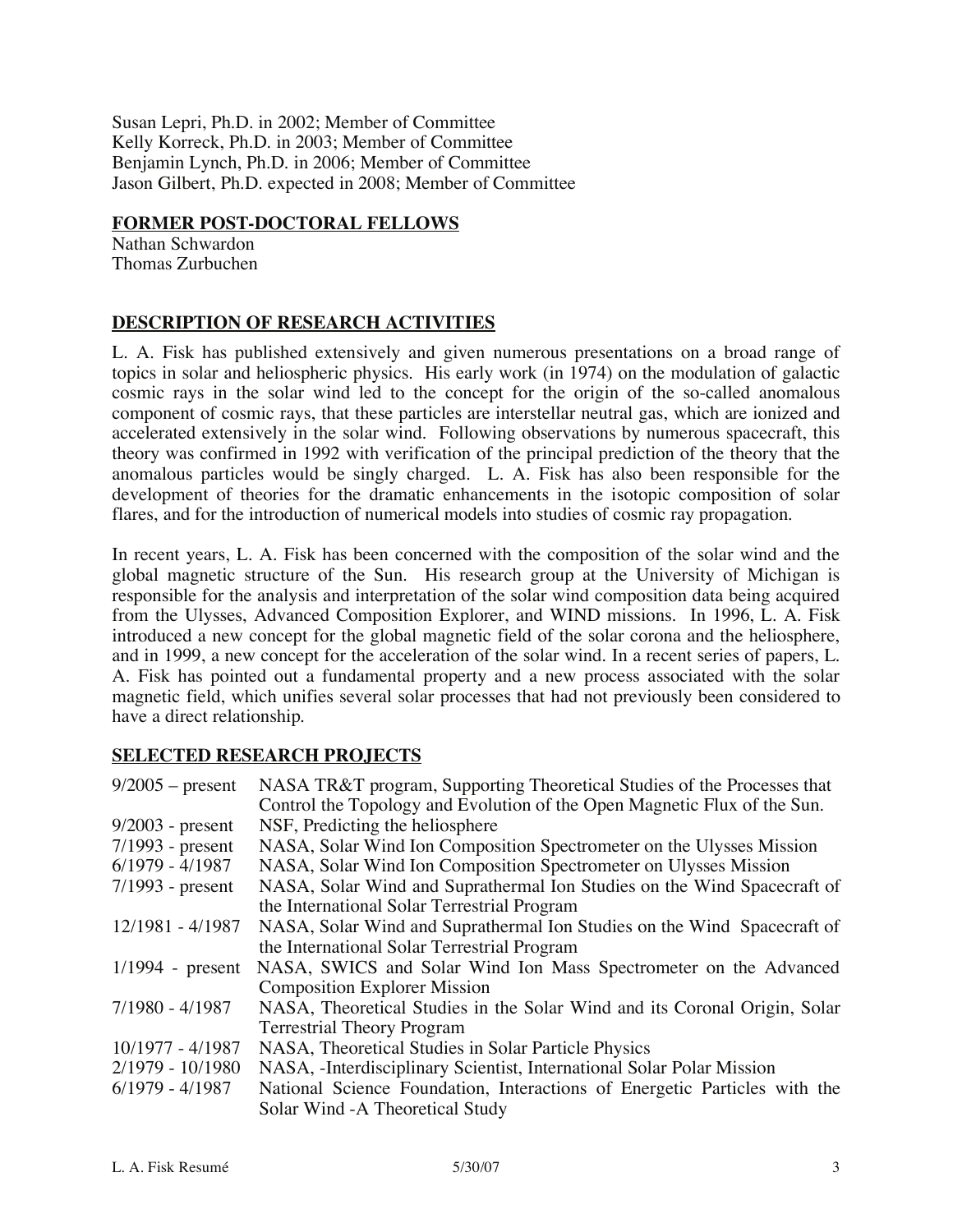- 7/1979 4/1982 NASA, A Solar Maximum Mission—International Sun-Earth Explorer Collaborative Study of Solar Phenomena, Solar Maximum Mission Guest Investigation Program
- 4/1979 9/1980 NASA, Cosmic Ray Experiment on International Sun-Earth Explorer-3<br>6/1979 4/1981 NASA, Comprehensive Particle Analysis System on the International
- NASA, Comprehensive Particle Analysis System on the International Solar Polar Mission
- 9/1977 4/1987 NASA, Low-Energy Nuclear and Ionic Composition Experiment on International Sun-Earth Explorer-I
- 9/1977 4/1987 NASA, Low-Energy Nuclear and Ionic Composition Experiment on International Sun-Earth Explorer-3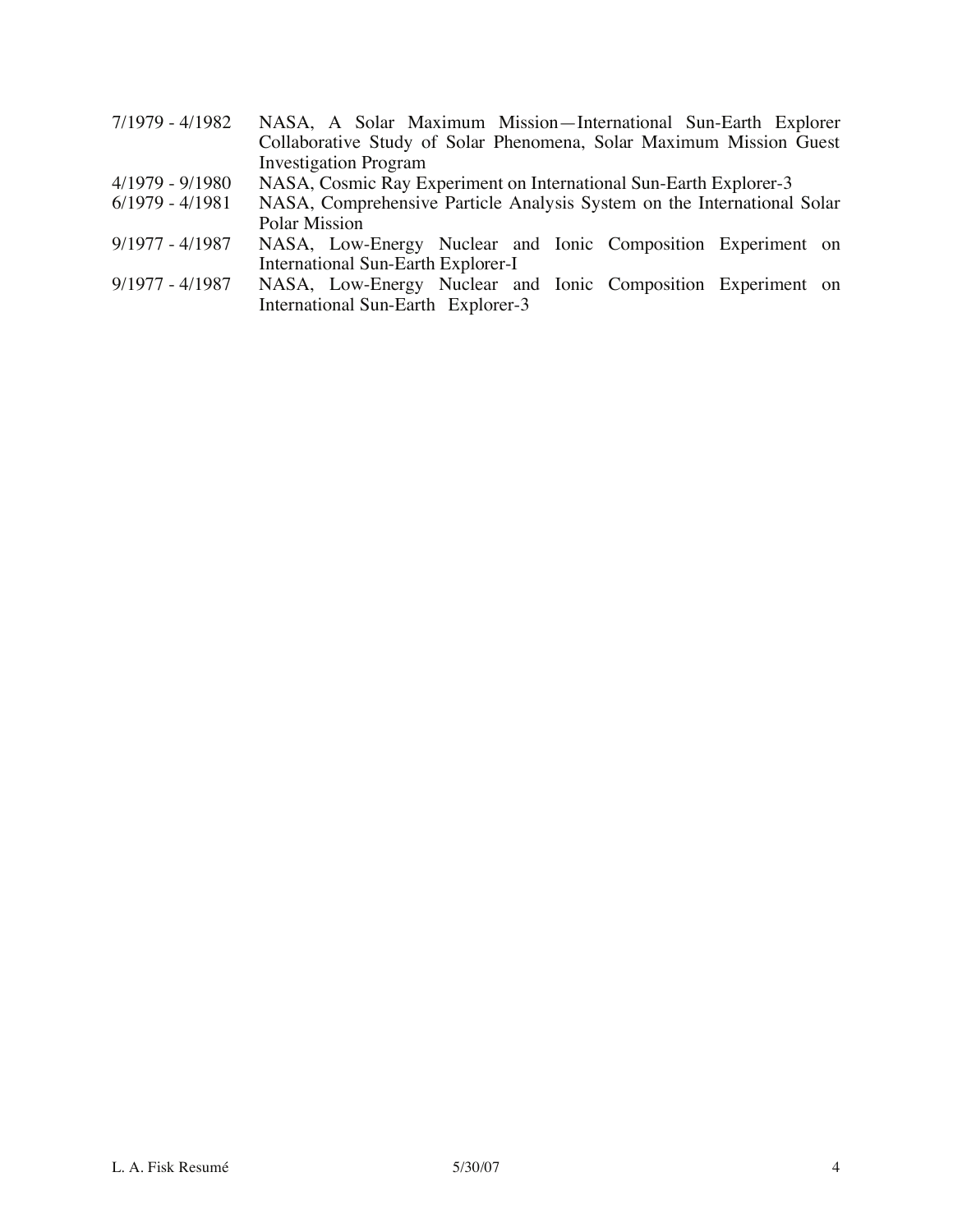# **PUBLICATIONS IN REFEREED JOURNALS AND BOOKS**

- 1. Fisk, L. A., and W. I. Axford, Effects on energy changes on solar cosmic rays, *J. Geophys. Res., 73*, 4397, 1968.
- 2. Fisk, L. A., and W. I. Axford, Anisotropies of solar cosmic rays, *Solar Phys., 7*, 486, l969.
- 3. Fisk, L. A., The Behavior of Cosmic Rays in the Interplanetary Medium, Ph.D. Dissertation, University of California, San Diego, 1969.
- 4. Fisk, L. A., L. J. Gleeson, and W. I. Axford, Approximations in the theory of solar-cycle modulation, 11th Intl. Conf. on Cosmic Rays, Budapest *2*, 105, 1969.
- 5. Fisk, L. A., and W. I. Axford, Solar modulation of galactic cosmic rays, *J. Geophys. Res. 74*, 4973, 1969.
- 6. Fisk, L. A., and W. I. Axford, Radial gradients and anisotropies of cosmic rays in the interplanetary medium, *Solar Phys. 12*, 304, 1970.
- 7. Goldstein, M. L., R. Ramaty, and L. A. Fisk, Interstellar cosmic ray spectra from the nonthermal radio background from 0.4 to 400 MHz, *Phys. Rev. Lett. 24*, 1193, 1970.
- 8. Goldstein, M. L., L. A. Fisk, and R. Ramaty, Energy loss of cosmic rays in the interplanetary medium, *Phys. Rev. Lett. 25*, 832, 1970
- 9. Fisk, L. A., Solar modulation of galactic cosmic rays, *J. Geophys. Res. 76*, 221, 1971.
- Fisk, L. A., Increases in the low energy cosmic ray intensity at the front of propagating interplanetary shock waves, *J. Geophys. Res., 76*, 1662, 1971.
- 11. Lingenfelter, R. E., R. Ramaty, and L. A. Fisk, Compound diffusion of cosmic rays, *Astrophys. Lett., 8*, 93, 1971.
- 12. Wang, J. R., L. A. Fisk, and R. P. Lin, Observations of the scatter-free solar flare electrons in the energy range 20-l000 KeV, in *Procs. 12th Intl. Conf. on Cosmic Rays*, Hobart, Tasmania *2*, 438, 1971.
- 13. Fisk, L. A., and M. Van Hollebeke, Quiet-time electron increases, samplers of conditions in the outer solar system, in *Procs. 12th Intl. Conf. on Cosmic Rays*, Hobart, Tasmania 542, 1971.
- 14. Fisk, L. A., and M. Van Hollebeke, Quiet-time electron increases, a measure of conditions in the outer solar system, *J. Geophys. Res., 77*, 2232, 1972.
- 15. Fisk, L. A., and K. H. Schatten, Transport of cosmic rays in the solar corona, *Solar Phys., 23*, 204, 1972.
- 16. Ramaty, R., T. L. Cline, and L. A. Fisk, Origin of 200 KeV interplanetary electrons, *Phys. Rev. Lett., 29*, 1039, 1972.
- 17. Fisk, L. A., M. A. Forman, and W. I. Axford, Solar modulation of galactic cosmic rays 3. Implications of the Compton-Getting Coefficient, *J. Geophys. Res., 78*, 995, 1973.
- 18. Fisk, L. A., and J. W. Sari, Correlation length for interplanetary magnetic field fluctuations, *J. Geophys. Res., 78*, 6729, 1973.
- 19. Fisk, L. A., Modulation of solar cosmic rays, in *High Energy Phenomena on the Sun*, edited by R. Ramaty and R. G. Stone, NASA SP-342, p. 4l8, 1973.
- 20. Suess, S. T., L. A. Fisk, and T. E. Holzer, Galactic cosmic ray modulation in the outer solar system: Solar wind consequences, NOAA Technical Report ERL 285-SEL 26, 1973.
- 21. Forman, M. A., L. A. Fisk, and W. I. Axford, Particle distribution functions in modulation theory, in *Proc. 13th Intl. Conf. on Cosmic Rays, 2*, 663, l973.
- 22. Fisk, L. A., Interplanetary physics--A summary paper, in *Proc. Solar Terrestrial Relations Conf.*, Calgary, p. 713, 1973.
- 23. Fisk, L. A., M. L. Goldstein, A. J. Klimas, and G. Sandri, The Fokker-Planck Coefficient for pitch angle scattering of cosmic rays, *Astrophys. J., 190*, 417, 1974.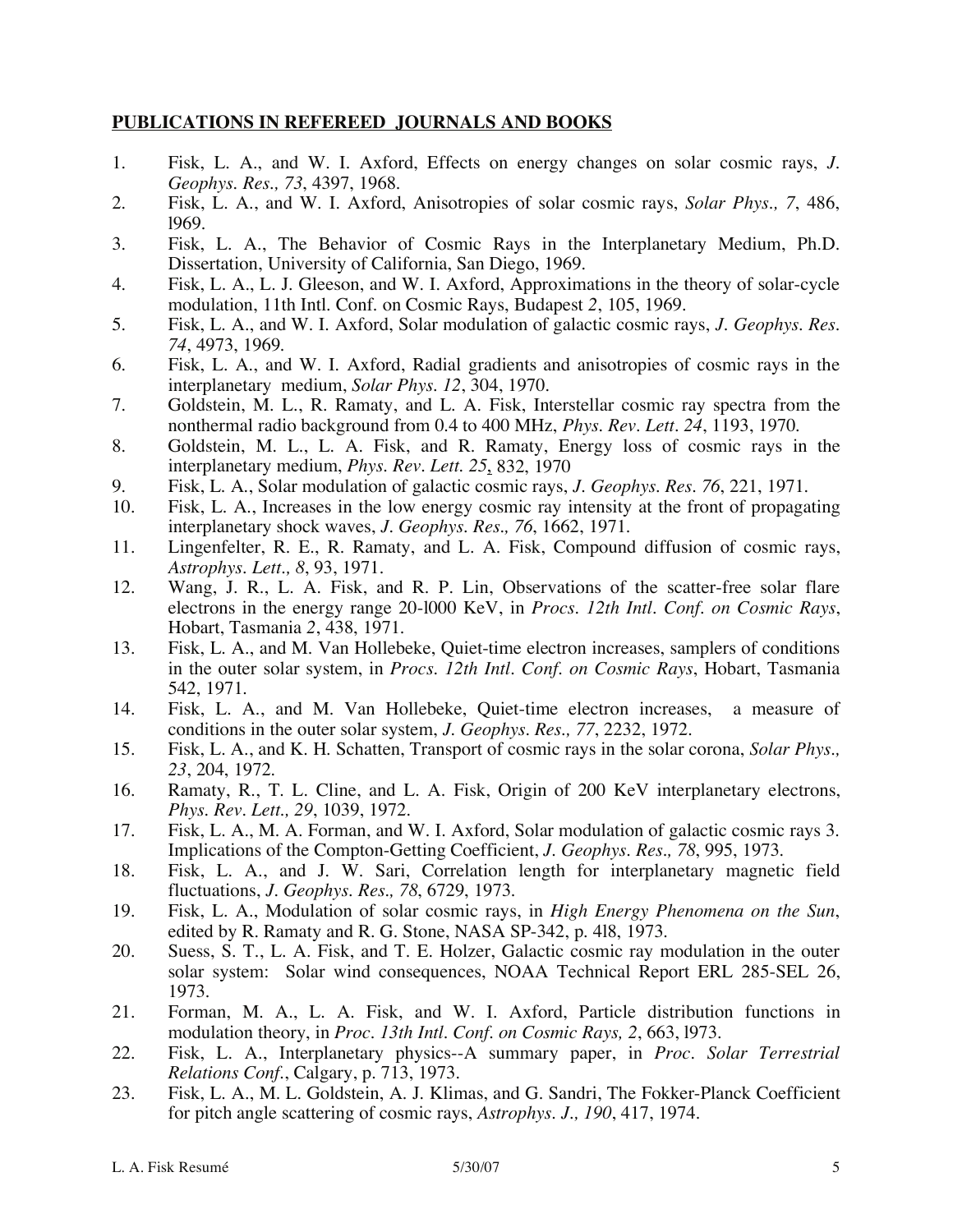- 24. Fisk, L. A., B. Kozlovski and R. Ramaty, An interpretation of the observed oxygen and nitrogen enhancements in low energy cosmic rays, *Astrophys. J. Lett., 190*, L35, 1974.
- 25. Fisk, L. A., Solar modulation, in *High Energy Particles and Quanta in Astrophysics*, edited by F. B. McDonald and C. E. Fichtel, MIT Press, Cambridge, p. 170, 1974.
- 26. McDonald, F. B., C. E. Fichtel, and L. A. Fisk, Solar particles (observations, relationship to the sun, acceleration, interplanetary medium), in *High Energy Particles and Quanta in Astrophysics*, edited by F. B. McDonald and C. E. Fichtel, MIT Press, Cambridge, p. 212, 1974.
- 27. Fisk, L. A., On the oxygen and nitrogen enhancements observed in low-energy cosmic rays, in *Proc. 14th Intl. Conf. on Cosmic Rays*, 810, 1975.
- 28. Fisk, L. A., Possible evidence for latitude-dependent cosmic ray modulation, in *Proc. 14th Intl. Conf. on Cosmic Rays*, *905*, 1975.
- 29. Fisk, L. A., Solar modulation and a galactic origin for the anomalous component observed in low-energy cosmic rays, *Astrophys. J., 206*, 333, 1976.
- 30. Fisk, L. A., Solar modulation of galactic cosmic rays 4. Latitude-dependent modulation, *J. Geophys. Res., 8l*, 4646, 1976.
- 31. Fisk, L. A., The acceleration of energetic particles in the interplanetary medium by transit time damping, *J. Geophys. Res., 81*, 4633, 1976.
- 32. Fisk, L. A., On the acceleration of energetic particles in the interplanetary medium, *J. Geophys. Res., 8l*, 464l, 1976.
- 33. Fisk, L. A., and W. I. Axford, editors, *Proceedings of the Symposium on the Study of the Sun and Interplanetary Medium in Three Dimensions*, NASA/GSFC x-document #660- 76-53, 1976.
- 34. Anderson, K., L. A. Fisk, and G. Gloeckler, Studies of the Sun and astrophysical phenomena based on particle observations in interplanetary space, Report of the Committee on Space Astronomy and Astrophysics of the National Academy of Sciences, 1977.
- 35. Fisk, L. A., M. Neugebauer, S. J. Bame, J. D. Bohlin, J. Fainberg, A. Krieger, S. M. Krimigis, R. R. Meier, E. M. Reeves, F. L. Scarf, J. A. Simpson, E. J. Smith, and R. Vogt, The NASA/ESA Dual Spacecraft Out-of-Ecliptic Mission--A scientific summary, Jet Propulsion Laboratory Publication #660-53, 1977.
- 36. Fisk, L. A., The interactions of energetic particles with the solar wind, Report of the Subpanel on Heliospheric Hydrodynamics, National Academy of Sciences Study on Space Plasma Physics, 1978.
- 37. Neugebauer, M., L. A. Fisk, R. E. Gold, R. P. Lin, G. Newkirk, J. A. Simpson, and M. A. I. Van Hollebeke, The energetic particle environment of the Solar Probe Mission, Jet Propulsion Laboratory Publication #78-64, 1978.
- 38. Hovestadt, D., G. Gloeckler, C. Y. Fan, L. A. Fisk, F. M. Ipavich, B. Klecker, J. J. O'Gallagher, M. Scholer, H. Arbinger, J. Cain, H. Hofner, E. Kunneth, P. Laeverenz, and E. Tums, The nuclear and ionic charge distribution particle experiments on the ISEE-1 and ISEE-C spacecraft, *Trans. IEEE Geoscience Electronics*, *GE-16*, 166, 1978.
- 39. von Rosenvinge, T. T., F. B. McDonald, J. H. Trainor, M.A.I. Van Hollebeke, and L. A. Fisk, The medium energy cosmic-ray experiment for ISEE-C, *Trans. IEEE Geoscience Electronics*, GE-16, 208, 1978.
- 40. Fisk, L. A., <sup>3</sup> He-rich flares: A possible explanation, *Astrophys. J.*, *224*, 1048, 1978.
- 41. Hovestadt, D., G. Gloeckler, C. Y. Fan, L. A. Fisk, F. M. Ipavich, B. Klecker, J. J. O'Gallagher, and M. Scholer, Evidence for solar wind origin of energetic heavy ions in the Earth's radiation belt, *Geophys. Res. Lett.*, *5* (12), 1055, 1978.
- 42. Hovestadt, D., G. Gloeckler, C. Y. Fan, L. A. Fisk, F. M. Ipavich, B. Klecker, J. J. O'Gallagher and M. Scholer, Messung der Kernladungszusammensetzung des Strahlungsgürtels in Aequatornähe, *Verh. der DPG*, *7*, 1110, Munich, 1978.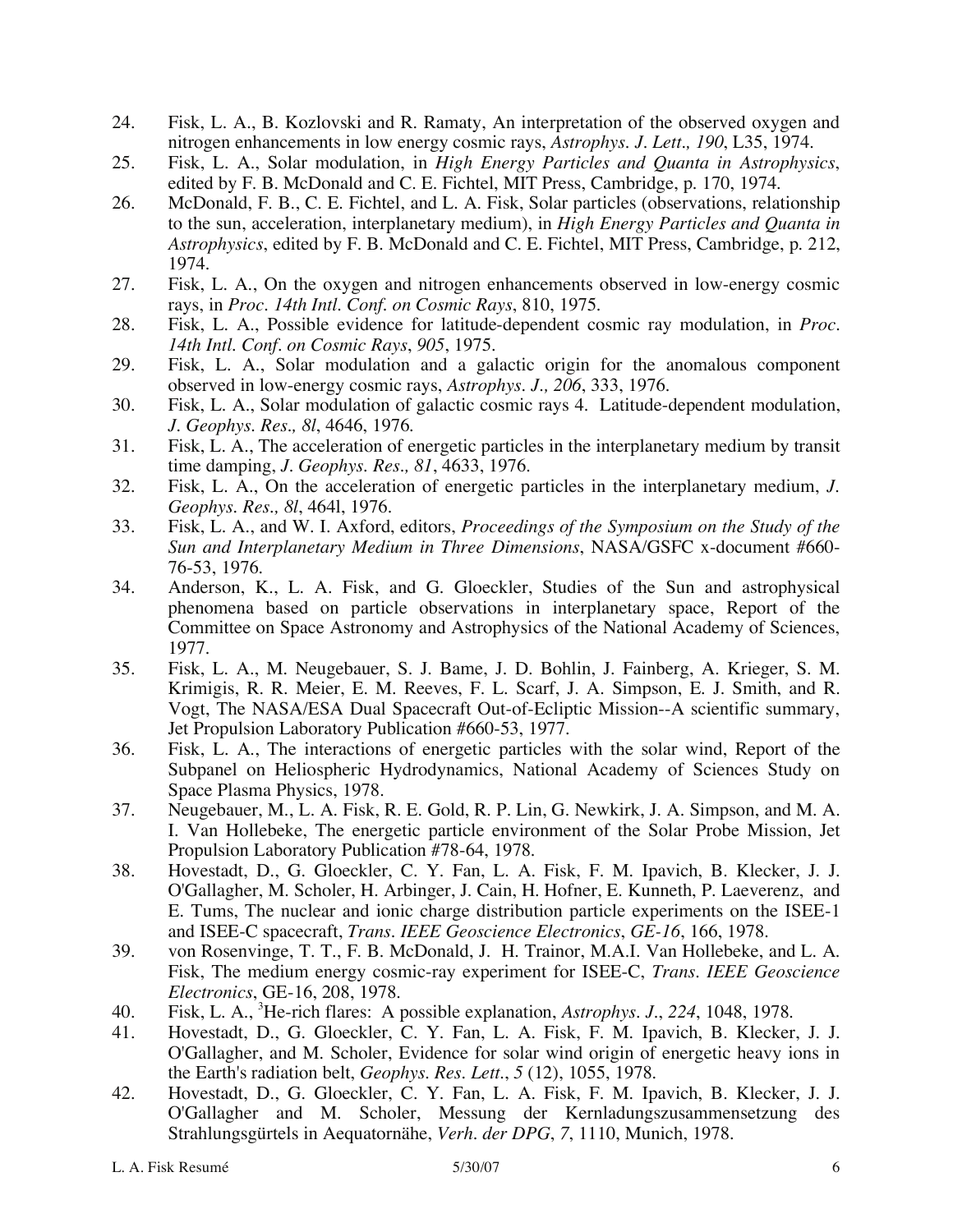- 43. Scholer, M., F. M. Ipavich, G. Gloeckler, D. Hovestadt, B. Klecker, C. Y. Fan, L. A. Fisk, and J. J. O'Gallagher, Beobachtung niederenergetischer geladener Teilchen in der Nähe der Bugstosswelle der Erde mit ISEE-1, *Verh. der DPG*, *7*, 420, Munich, 1978.
- 44. Fisk, L. A., <sup>3</sup> He-rich solar flares and related problems in flare composition, in *Proc. of 10th International Seminar on Nuclear Space Physics*, Leningrad, USSR, p. 22, 1978.
- 45. Fisk, L. A., The interactions of energetic particles with the solar wind, in *Solar System Plasma Physics: A Twentieth Anniversary Overview*, Vol. l, ed. by C. F. Kennel, L. J. Lanzerotti, and E. N. Parker, North Holland Publishing Co., 1979.
- 46. Gloeckler, G., D. Hovestadt, L. A. Fisk, Observed distribution functions of H, He, C, O, and Fe in corotating energetic particle streams: Implications for interplanetary acceleration and propagation, *Astrophys. J. Lett.*, *230*, L191-L195, 1979.
- 47. Ipavich, F. M., G. Gloeckler, C. Y. Fan, L. A. Fisk, D. Hovestadt, B. Klecker, J. J. O'Gallagher, and M. Scholer, Initial observations of low energy charged particles near the Earth's bow shock on ISEE-1, *Space Sci. Rev.*, *23*, 93, 1979.
- 48. Fisk, L. A., Rapporteur paper on coronal propagation, interplanetary propagation, and interplanetary acceleration, in *15th International Conference/Cosmic Rays*, *Plovdiv*, *10*, 324, 1979.
- 49. Fisk, L. A., On the acceleration of energetic particles in the solar wind, in *Proc. Solar Wind Conference 4*, Burghausen, Germany, 1979.
- 50. Fisk, L. A., Contributions of SCADM to solar-terrestrial physics, in *Proc. Symp.: Study of the Solar Cycle from Space*, GSFC/AAS, Wellesley, Mass., NASA Conf. Pub. 2098, p. 277, 1979.
- 51. Fisk, L. A., Mechanisms for energetic particle acceleration in the solar wind, in *Particle Acceleration Mechanisms in Astrophysics: Proceedings of the Workshop*, La Jolla, CA, Jan. 3-5, 1979, New York, American Institute of Physics, p. 63-79, 1979.
- 52. Scholer, M., F. M. Ipavich, G. Gloeckler, D. Hovestadt, C. Y. Fan, L. A. Fisk, B. Klecker, and J. J. O'Gallagher, Pitch angle distributions of energetic protons near the Earth's bow shock, *Geophys. Res. Lett., 6* (9), 707-710, 1979.
- 53. Fisk, L. A., and M. A. Lee, Shock acceleration of energetic particles in corotating interaction regions in the solar wind, *Astrophys. J.*, *237*, 620-626, 1980.
- 54. Mason, G. M., G. Gloecker, L. A. Fisk, and D. Hovestadt, A survey of approximately l MeV/nucleon solar flare particle abundances,  $1 \le 7 \le 26$ , during the 1973-1977 solar minimum period, *Astrophys. J.*, *239*, 1070-1088, 1980.
- 55. Fisk, L. A., Solar modulation of galactic cosmic rays, in *The ancient sun: Foccil record in the Earth, moon, and meteorites; Proceedings of the Conference*, Boulder, CO, Oct. 16-19, 1979, ed. by R. O. Pepin, J. A. Eddy, and R. B. Merrill, New York and Oxford, Pergamon Press, pp. 103-118, 1980.
- 56. Fisk, L. A., Contributions of SCADM to solar-terrestrial physics, in *NASA Goddard Space Flight Center Study of the Solar Cycle from Space*, 277-289, 1980.
- 57. Hovestadt, D., E. Möbius, C. Y. Fan, L. A. Fisk, G. Gloeckler, F. M. Ipavich, B. Klecker, M. Scholer and J. J. O'Gallagher, Investigation of the energy spectra and their temporal evolution during <sup>3</sup>He-rich events, in *International Cosmic Ray Conference*, 16<sup>th</sup>, Kyoto, Japan, Aug. 6-18, 1979, Conference Papers Vol. 5, Tokyo, Univ. of Tokyo, pp. 101-107, 1980.
- 58. Hovestadt, D., B. Klecker, G. Gloeckler, F. M. Ipavich, C. Y. Fan, and L. A. Fisk, Temporal variations on the anomalous oxygen (1974-1979) and disappearance in 1978, in *International Cosmic Ray Conference*, 16<sup>th</sup>, Kyoto, Japan, Aug. 6-18, 1979, Conference Papers Vol. 3, Tokyo, Univ. of Tokyo, pp. 255-260, 1980.
- 59. Ipavich, F. M., A. B. Galvin, G. Gloeckler, D. Hovestadt, B. Klecker, M. Scholer, C. Y. Fan, L. A. Fisk, and J. J. O'Gallagher, Composition and energy spectra of low energy ions observed upstream of the Earth's bow shock on ISEE-1, in *International Cosmic Ray*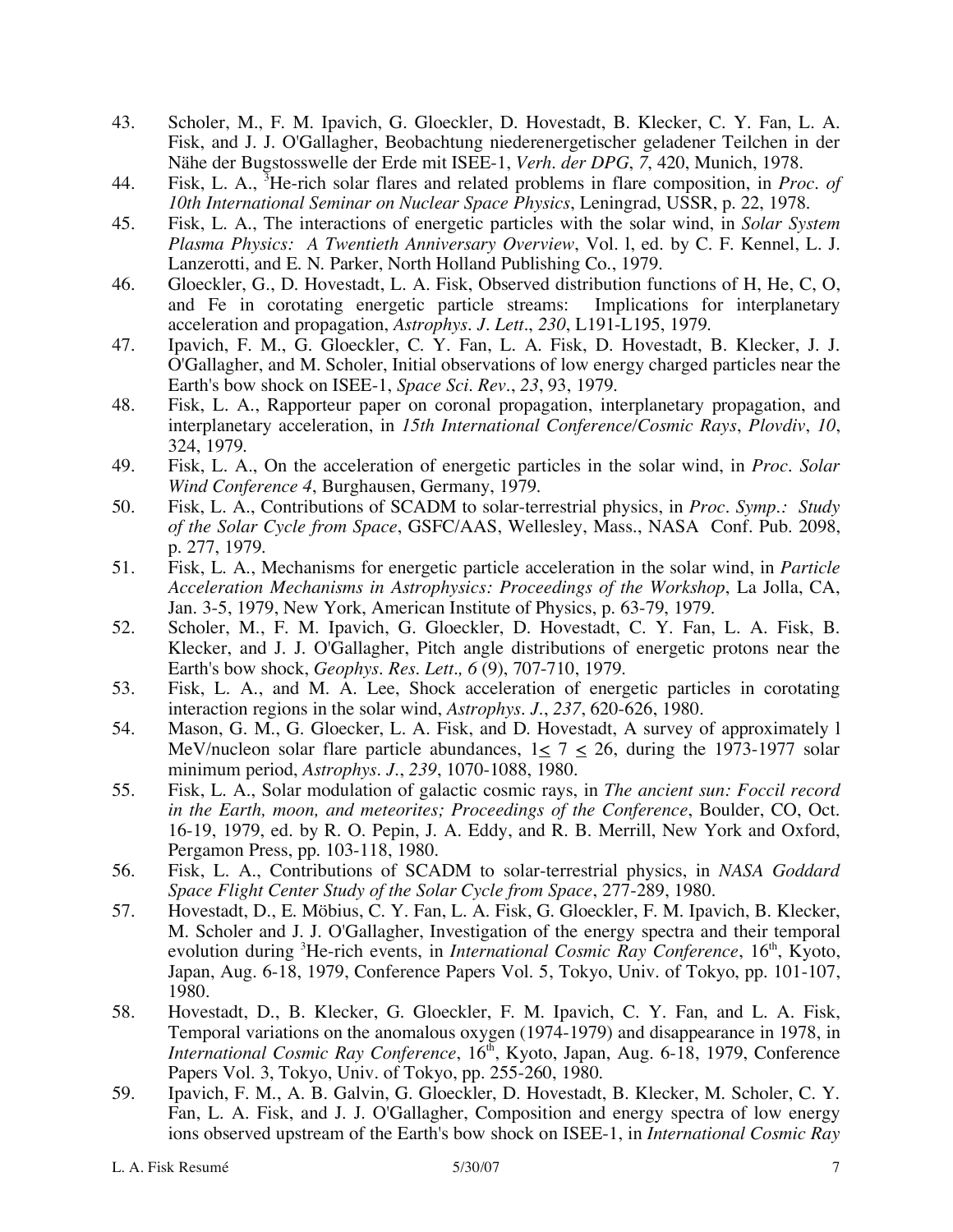*Conference*, 16<sup>th</sup>, Kyoto, Japan, Aug. 6-18, 1979, Conference Papers Vol. 3, Tokyo, Univ. of Tokyo, pp. 140-144, 1980.

- 60. Scholer, M., F. M. Ipavich, G. Gloeckler, C. Y. Fan, L. A. Fisk, D. Hovestadt, B. Klecker, and J. J. O'Gallagher, Energetic ions upstream of the Earth's bow shock observed on ISEE-1 and ISEE-3, in *International Cosmic Ray Conference*, 16<sup>th</sup>, Kyoto, Japan, Aug. 6-18, 1979, Conference Papers Vol. 3, Tokyo, Univ. of Tokyo, pp. 287, 1980.
- 61. Hovestadt, D., H. Hoefner, B. Klecker, M. Scholer, G. Gloeckler, F. M. Ipavich, C. Y. Fan, L. A. Fisk, and J. J. O'Gallagher, Singly charged energetic helium emitted in solar flares, *Astrophys. J. Lett.*, *246*, L8l-L84, 1981.
- 62. Fisk, L. A., Prediction of energetic particle behavior at high solar latitudes, *Adv. Space Res.*, *l*, 41-55, 1981.
- 63. Fisk, L. A., and M. A. Lee, Shock acceleration of energetic particles in corotating interaction regions, *Adv. Space Res.*, *l*, 93, 1981.
- 64. Lee, M. A., and L. A. Fisk, The role of particle drifts in solar modulation, *Astrophys. J.*, *248*, 836-844, 1981.
- 65. Lee, M. A., L. A. Fisk, and G. Skadron, Acceleration of energetic ions at the Earth's bow shock, *Geophys. Res. Lett.*, *8*, 40l-404, 1981.
- 66. Hovestadt, D., H. Hofner, B. Klecker, M. Scholer, G. Gloeckler, F. M. Ipavich, C. Y. Fan, L. A. Fisk, and J. J. O'Gallagher, Direct observation of charge state abundances of energetic He, C, O, and Fe emitted in solar flares, *Adv. Space Res.*, *l* (3), 61-64, 1981.
- 67. Klecker, B., M. Scholer, D. Hovestadt. C. Y. Fan, L. A. Fisk, G. Gloeckler, F. M. Ipavich, and J. J . O'Gallagher, On compositional variations of heavy ions during solar particle events, *Adv. Space Res.*, *l*, 65-68, 1981.
- 68. Gloeckler, G., H. Weiss, F. M. Ipavich, D. Hovestadt, B. Klecker, M. Scholer, L. A. Fisk, C. Y . Fan, and J. J. O'Gallagher, Observations of the ionization states of energetic particles accelerated in solar flares, in *Proc. 17th Intl. Conf. on Cosmic Rays*, France, Vol. 3, SH3.1-7, pp. 136-139, 1981.
- 69. Lee, M. A., and L. A. Fisk, Shock acceleration of energetic particles in the heliosphere, Study of Travelling Interplanetary Phenomena Workshop on Shock Waves in the Solar Corona and Interplanetary Space, Smolenice, Czechoslovakia, *Space Sci. Rev.*, *32* (1-2), 205-228, 1982.
- 70. Perko, J., and L. A. Fisk, Solar modulation of galactic cosmic rays. V Time-dependent modulation, *J. Geophys. Res.*, *88*, 9033-9036, 1983.
- 71. Fisk, L. A., Solar cosmic rays--Their injection, acceleration, and propagation, in *Solar-Terrestrial Physics*, ed. by R. L. Carovillano and J. M. Forbes, Dordrecht, Reidel, pp. 20l-215, 1983.
- 72. Fisk, L. A., Solar modulation of galactic cosmic rays, in *Solar-Terrestrial Physics*, ed. by R. L. Carovillano and J. M. Forbes, Dordrecht, Reidel, pp. 217-230, 1983.
- 73. Fisk, L. A., The acceleration of energetic particles in the solar wind, in *Solar-Terrestrial Physics: Principles and Theoretical Foundations*, ed. by R. L. Carovillano and J. M. Forbes, Dordrecht, Reidel, pp. 231-241, 1983.
- 74. Gloeckler, G., J. Geiss, H. Balsiger, L. A. Fisk, F. Gleim, F. M. Ipavich, K. W. Ogilvie, W. Studemann, and B. Wilken, The ISPM Solar-Wind Ion Composition Spectrometer, ESA Special Pub. SP-1050, 77, 1983.
- 75. Fisk, L. A., R. Arnoldy, L. Lanzerotti, R. Lin, E. Oran, J. Reagan, M. Schultz, and B. Tsuratani, Impact of flares on the solar terrestrial environment, in *Solar-Terrestrial Physics: Present and Future,* ed. by D. M. Butler and K. Papadopoulos, NASA Pub. 1120, p. 9-l, l984.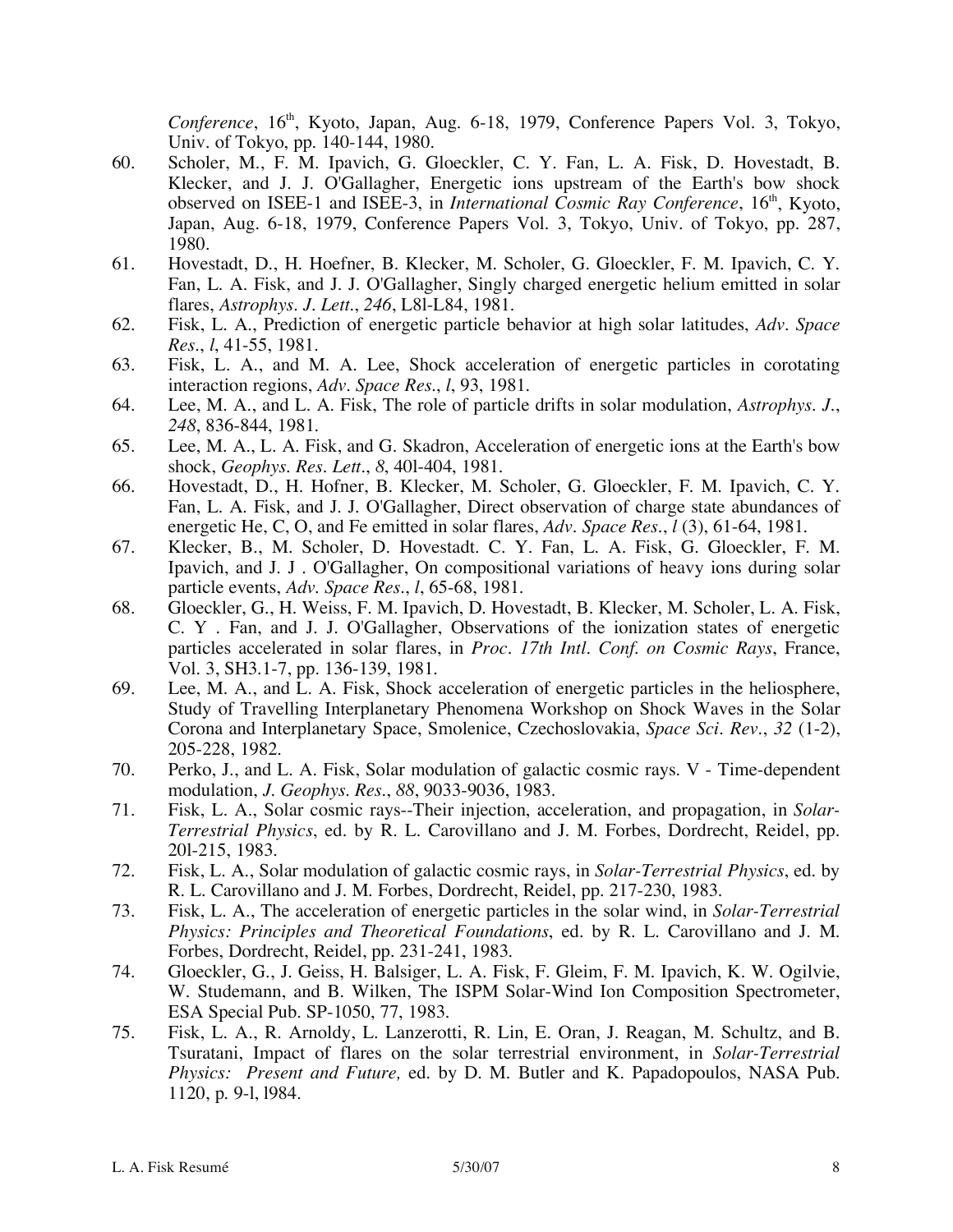- 76. Klecker, B., D. Hovestadt, M. Scholer, G. Gloeckler, F. M. Ipavich, C. Y. Fan, and L. A. Fisk, Direct determination of the ionic charge distribution of helium and iron in the <sup>3</sup>Herich solar energetic particle events, *Astrophys. J.*, *28l*, 458-462, 1984.
- 77. Luhn, A., B. Klecker, D. Hovestadt, M. Scholer, G. Gloeckler, F. M. Ipavich, C. Y. Fan, and L. A. Fisk, Ionic charge states of N, Ne, Mg, Si, and S in solar energetic particle events, *Adv. Space Res.*, *4* (2-3), 161-164, 1984.
- 78. Isenberg, P. A., P. P. Chih, and L. A. Fisk, The heating of the solar wind by the interstellar neutral gas, *J. Geophys. Res.*, *90*, 12,040-12,046, 1985.
- 79. Newkirk, G., Jr., and L. A. Fisk, Variation of cosmic rays and solar wind properties with respect to the heliospheric current sheet. I - Five-GeV protons and the solar wind speed, *J. Geophys. Res.*, *90*, 3391-3414, 1985.
- 80. Luhn, A., D. Hovestadt, B. Klecker, M. Scholer, G. Gloeckler, F. M. Ipavich, A. B. Galvin, C. Y. Fan, and L. A. Fisk, The mean ionic charges of N, Ne, MG, SI, and S in solar energetic particle events, in *NASA Goddard Space Flight Center 19th Intl. Cosmic Ray Conf.*, Vol. 4, pp. 241-244, 1985.
- 81. Potgieter, M. S., L. A. Fisk, and M. A. Lee, On the anomalous component, in *NASA Goddard Space Flight Center 19th Intl. Cosmic Ray Conf.*, Vol. 5, pp. 180-183, 1985.
- 82. Fisk, L. A., The anomalous component, its variation with latitude and related aspects of modulation, in *The Sun and the Heliosphere in Three Dimensions*, ed. by R. G. Marsden, Dordrecht, Reidel, pp. 401-411, 1986.
- 83. Fisk, L. A., Summary remarks, in *The Sun and the Heliosphere in Three Dimensions*, ed. by R. G. Marsden, Dordrecht, Reidel, p. 493, 1986.
- 84. Ipavich, F. M., A. B. Galvin, G. Gloeckler, D. Hovestadt, S. J. Bame, B. Klecker, M. Scholer, L. A. Fisk, and C. Y. Fan, Solar wind Fe and CNO measurements in high-speed flows, *J. Geophys. Res.*, *9l* (A4), 4133-4141, 1986.
- 85. Fisk, L. A., NASA solar physics program, *Bull. Amer. Astronom. Soc.*, *21*, 833, 1989.
- 86. Gloeckler, G., J. Geiss, H. Balsiger, P. Bedini, J. C. Cain, J. Fischer, L. A. Fisk, A. B. Galvin, F. Gliem, D. C. Hamilton, J. V. Hollweg, F. M. Ipavich, R. Joss, S. Livi, R. Lundgren, U. Mall, J. F. McKenzie, K. W. Ogilvie, F. Ottens, W. Rieck, E. O. Tums, R. von Steiger, W. Weiss and B. Wilken, The Solar Wind Ion Composition Spectrometer, *Astron. Astrophys. Suppl. Ser.*, *92* (2), 267-289, 1992.
- 87. Geiss, J., G. Gloeckler, H. Balsiger, L. A. Fisk, A. B. Galvin, F. Gliem, D. C. Hamilton, F. M. Ipavich, S. Livi, U. Mall, K. W. Ogilvie, R. von Steiger, and B. Wilken, Plasma composition in Jupiter's magnetosphere - Initial results from the Solar Wind Ion Composition Spectrometer, *Science*, *257* (5076), 1535-1539, 1992.
- 88. Gloeckler, G., J. Geiss, H. Balsiger, L. A. Fisk, A. B. Galvin, F. M. Ipavich, K. W. Ogilvie, R. von Steiger, and B. Wilken, Detection of interstellar pick-up hydrogen in the solar system, *Science*, *261* (5117), 70-73, 1993.
- 89. Fisk, L. A., Reflections on the future of the space program, *Aerospace America*, *32*, 22, 1994.
- 90. Gloeckler, G., J. Geiss, E. C. Roelof, L. A. Fisk, F. M. Ipavich, K. W. Ogilvie, L. J. Lanzerotti, R. von Steiger, and B. Wilken, Acceleration of interstellar pickup ions in the disturbed solar wind observed on Ulysses, *J. Geophys. Res.*, *99* (A9), 17,637-17,643, 1994.
- 91. Fisk, L. A., and N. A. Schwadron, The influence of intermediate-scale variations in the heliospheric magnetic field on the transport of galactic cosmic rays, *J. Geophys. Res.*, *100* (A5), 7865-7871, 1995.
- 92. Gloeckler, G., H. Balsiger, A. Bürgi, P. Bochsler, L. A. Fisk, A. B. Galvin, J. Geiss, F. Gliem, D. C. Hamilton, T. E. Holzer, D. Hovestadt, F. M. Ipavich, E. Kirsch, R. A. Lundgren, K. W. Ogilvie, R. B. Sheldon, and B. Wilken, The solar wind and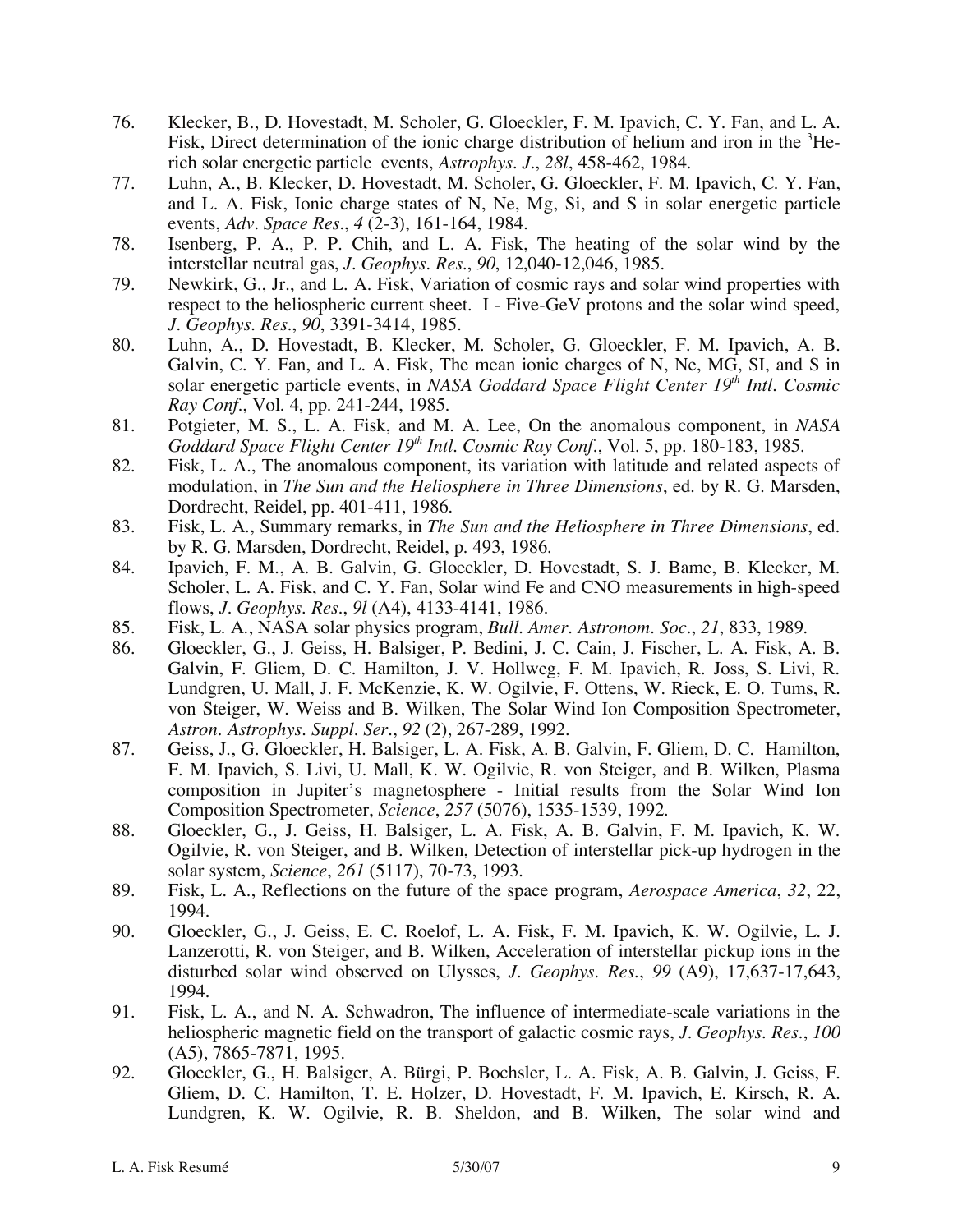suprathermal ion composition investigation on the Wind spacecraft, *Space Sci. Rev*., *71*, 79-124, 1995.

- 93. Geiss, J., G. Gloeckler, R. von Steiger, H. Balsiger, L. A. Fisk, A. B. Galvin, F. M. Ipavich, S. Livi, J. F. McKenzie, K. W. Ogilvie, and B. Wilken, The southern high-speed stream: Results from the SWICS instrument on Ulysses, *Science*, *268* (5213)s, 1033, 1995.
- 94. Gloeckler, G., N. A. Schwadron, L. A. Fisk, and J. Geiss, Weak pitch angle scattering of few MV rigidity ions from measurements of anisotropies in the distribution function of interstellar pickup H+, *Geophys. Res. Lett.*, *22* (19), 2265, 1995.
- 95. Geiss, J., G. Gloeckler, L. A. Fisk, and R. von Steiger,  $C^+$  pickup ions in the heliosphere and their origin, *J. Geophys. Res.*, *100* (A12), 23,373-23,378, 1995.
- 96. Fisk, L. A., Exploring the heliosphere in three dimensions: A keynote presentation, in the *High latitude Heliosphere. Proceedings of the 28th ESLAB Symposium*, Friedrichshafen, Germany, April 1994, *Space Sci. Rev.*, *72*, 5, 1995.
- 97. Gloeckler, G., A. B. Galvin, F. M. Ipavich, D. C. Hamilton, P. Bochsler, J. Geiss, L. A. Fisk, and B. Wilken, Elemental and charge state composition of the fast solar wind observed with SMS instruments on WIND, *Intl. Solar Wind 8 Conf.*, Maryland University, p. 35, 1995.
- 98. Fisk, L. A., Motion of the footpoints of heliospheric magnetic field lines at the Sun: Implications for recurrent energetic particle events at high heliographic latitudes, *J. Geophys. Res.*, *101* (A7), 15,547-15,554, 1996.
- 99. Fisk, L. A., Implications of a weak termination shock, *Space Sci. Rev.*, *78*, 129-136, 1996.
- 100. Ko, Y.-K., L. A. Fisk, G. Gloeckler, and J. Geiss, Limitations on suprathermal tails of electrons in the lower solar corona, *Geophys. Res. Lett.*, *23* (20), 2785, 1996.
- 101. Schwadron, N. A., L. A. Fisk, and G. Gloeckler, Statistical acceleration of interstellar pick-up ions in corotating interaction regions, *Geophys. Res. Lett.*, *23* (21), 2871, 1996.
- 102. Fisk, L. A., N. Schwadron, and G. Gloeckler, Implications of fluctuations in the distribution functions of interstellar pick-up ions for the scattering of low rigidity particles, *Geophys. Res. Lett.*, *24* (1), 93, 1997.
- 103. Ko, Y.-K., L. A. Fisk, J. Geiss, G. Gloeckler, and M. Guhathakurta, An empirical study of the electron temperature and heavy ion velocities in the south polar coronal hole, *Solar Physics*, *171* (2), 345-361, 1997.
- 104. Gloeckler, G., L. A. Fisk, and J. Geiss, Anomalously small magnetic field in the local interstellar cloud, *Nature*, *386*, 374-377, 1997.
- 105. Zurbuchen, T. H., N. A. Schwadron, and L. A. Fisk, Direct observational evidence for a heliospheric magnetic field with large excursions in latitude, *J. Geophys. Res.*, *102* A11), 24,175-24,182, 1997.
- 106. Zurbuchen, T. H., L. A. Fisk, N. A. Schwadron, and G. Gloeckler, The structure of the low corona and its implication on the origin of the slow solar wind, Amer. Astron. Soc. SPD meeting #28, *Bull. Amer. Astron. Soc.*, *29*, 918, 1997.
- 107. Fisk, L. A., N. A. Schwadron, and T. H. Zurbuchen, On the slow solar wind, Proceedings of the ACE Science Workshop, Pasadena, California, *Space Sci. Rev.*, *86* (1/4), 51-60, 1998.
- 108. Gloeckler, G., J. Cain, F. M. Ipavich, E. O. Tums, P. Bedini, L. A. Fisk, T. H. Zurbuchen, P. Bochsler, J. Fischer, R. F. Wimmer-Schweingruber, J. Geiss, and R. Kallenbach, Investigation of the composition of solar and interstellar matter using solar wind and pickup ion measurements with SWICS and SWIMS on the ACE spacecraft, *Space Sci. Rev.*, *86* (1/4), 497-539, 1998.
- 109. Balsiger, H., K. Altwegg, E. Arijs, J.-L. Bertaux, J.-J. Berthelier, P. Bochsler, G. R. Carignan, P. Eberhardt, L. A. Fisk, S. A. Fuselier, A. G. Ghielmetti, F. Gliem, T. I.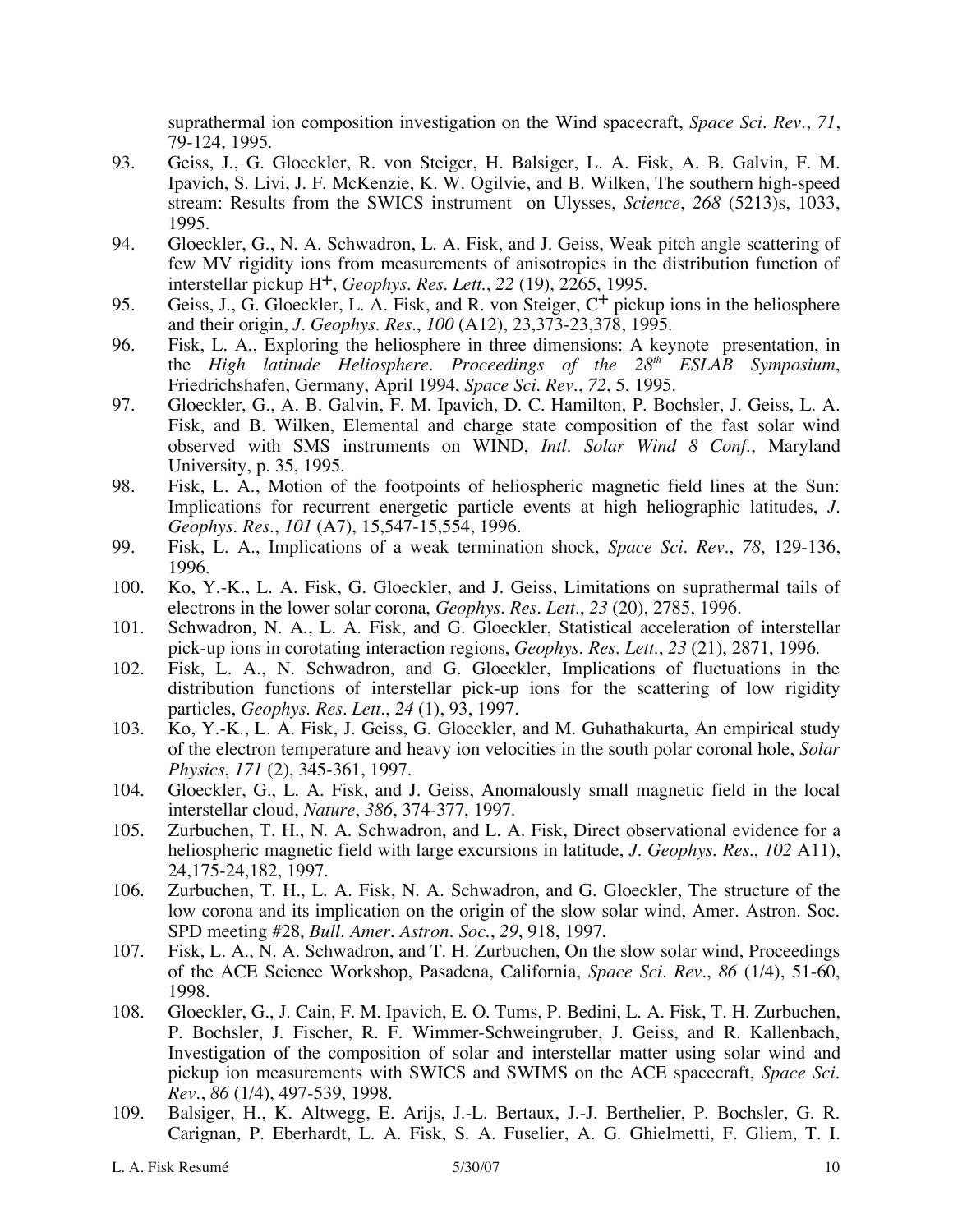Gombosi, E. Kopp, A. Korth, S. Livi, C. Mazelle, H. Rème, J. A. Sauvaud, E. G. Shelley, J. H. Waite, B. Wilken, J. Woch, H. Wollnik, P. Wurz, and D. T. Young, Rosetta orbiter spectrometer for ion and neutral analysis-rosina, *Adv. Space Res.*, *21* (11), 1527-1535, 1998.

- 110. Fisk, L. A., K.-P. Wenzel, A. Balogh, R. A. Burger, A. C. Cummings, P. Evenson, B. Heber, J. R. Jokipii, M. B. Krainev, J. Kóta, H. Kunow, J. A. Le Roux, F. B. McDonald, R. B. McKibben, M. S. Potgieter, J. A. Simpson, C. D. Steenberg, S. Suess, W. R. Webber, G. Wibberenz, M. Zhang, P. Ferrando, Z. Fujii, J. A. Lockwood, H. Moraal, and E. C. Stone, Global processes that determine cosmic ray modulation, *Space Sci. Rev.*, *83*  (1/2), 179-214, 1998.
- 111. Fisk, L. A., J. R. Jokipii, G. M. Simnett, and K.-P. Wenzel, Introduction, *Space Sci. Rev.*, *83* (1/2), 1-4, 1998.
- 112. Zurbuchen, T. H., L. A. Fisk, G. Gloeckler, and N. A. Schwadron, Element and isotopic fractionation in closed magnetic structures, in *Solar Composition and Its Evolution -- From Core to Corona,* Proc. of an ISSI Wksp., Bern, Switzerland, 26-30 January, 1998, edited by C. Fröhlich, M. C. E. Huber, S. K. Solanki, and R. von Steiger, Dordrecht, Kluwer, p. 397, 1998. *Space Sci. Rev.*, *85* (1/2), 397, 1998.
- 113. Fisk, L. A., The major discoveries of the ULYSSES mission, in *25th Intl. Cosmic Ray Conf.*, 30 July - 6 August 1997, Durban, South Africa, Vol. 8., edited by M. S. Potgieter, B. C. Raubenheimer, and D. J. van der Walt, New Jersey, World Scientific, p. 27, 1998.
- 114. Fisk, L. A., editor, *Cosmic Rays in the Heliosphere*, Proc. ISSI Wksp, 17-20 Sept. 1996 and 10-14 March 1997, Bern, Switzerland, *Space Sci. Rev., 83* (1/2), Dordrecht, Kluwer, 1998.
- 115. Fisk, L. A., T. H. Zurbuchen, and N. A. Schwadron, On the corona magnetic field: Consequences of large-scale motions, *Astrophys. J.*, *521* (2), 868-877, 1999.
- 116. Schwadron, N. A., L. A. Fisk, and T. H. Zurbuchen, Elemental fractionation in the slow solar wind, *Astrophys. J.*, *521* (2), 859-867, 1999.
- 117. Schwadron, N. A., T. H. Zurbuchen, L. A. Fisk, and G. Gloeckler, Pronounced enhancements of pickup hydrogen and helium in high-latitude compressional regions, *J. Geophys. Res.*, *104* (A1), 535-548, 1999.
- 118. Gloeckler, G., L. A. Fisk, S. Hefti, N. A. Schwadron, T. H. Zurbuchen, F. M. Ipavich, J. Geiss, P. Bochsler, and R. F. Wimmer-Schweingruber, Unusual composition of the solar wind in the May 2-3, 1998, CME observed with SWICS on ACE, *Geophys. Res. Lett.*, *26* (2), 157, 1999.
- 119. Fisk, L. A., T. H. Zurbuchen, and N. A. Schwadron, Coronal hole boundaries and their interactions with adjacent regions, *Space Sci. Rev.*, *87* (1/2), 43-54, 1999.
- 120. Fisk, L. A., An overview of the transport of galactic and anomalous cosmic rays in the heliosphere: Theory, Proceedings of the COSPAR in Nagoya, *Adv. Space Res*., *23* (3), 415-423, 1999.
- 121. Fisk, L. A., and J. R. Jokipii, Mechanisms for latitude transport of energetic particles in the heliosphere, *Space Sci. Rev.*, *89* (1/2), 115-124, 1999.
- 122. Wimmer-Schweingruber, R. F., P. Bochsler, G. Gloeckler, F. M. Ipavich, J. Geiss, R. Kallenbach, L. A. Fisk, S. Hefti, and T. H. Zurbuchen, On the bulk isotopic composition of magnesium and silicon during the May 1998 CME: ACE/SWIMS, *Geophys. Res. Lett.*, *26* (2), 165, 1999.
- 123. Fisk, L. A., N. A. Schwadron, and T. H. Zurbuchen, Acceleration of the fast solar wind by the emergence of new magnetic flux, *J. Geophys. Res.*, *104* (A9), 19,765-19,772, 1999.
- 124. Scholer, M., G. Mann, S. Chalov, M. I. Desai, L. A. Fisk, J. R. Jokipii, R. Kallenbach, E. Keppler, J. Kóta, H. Kunow, M. A. Lee, T. R. Sanderson, and G. M. Simnett, Origin,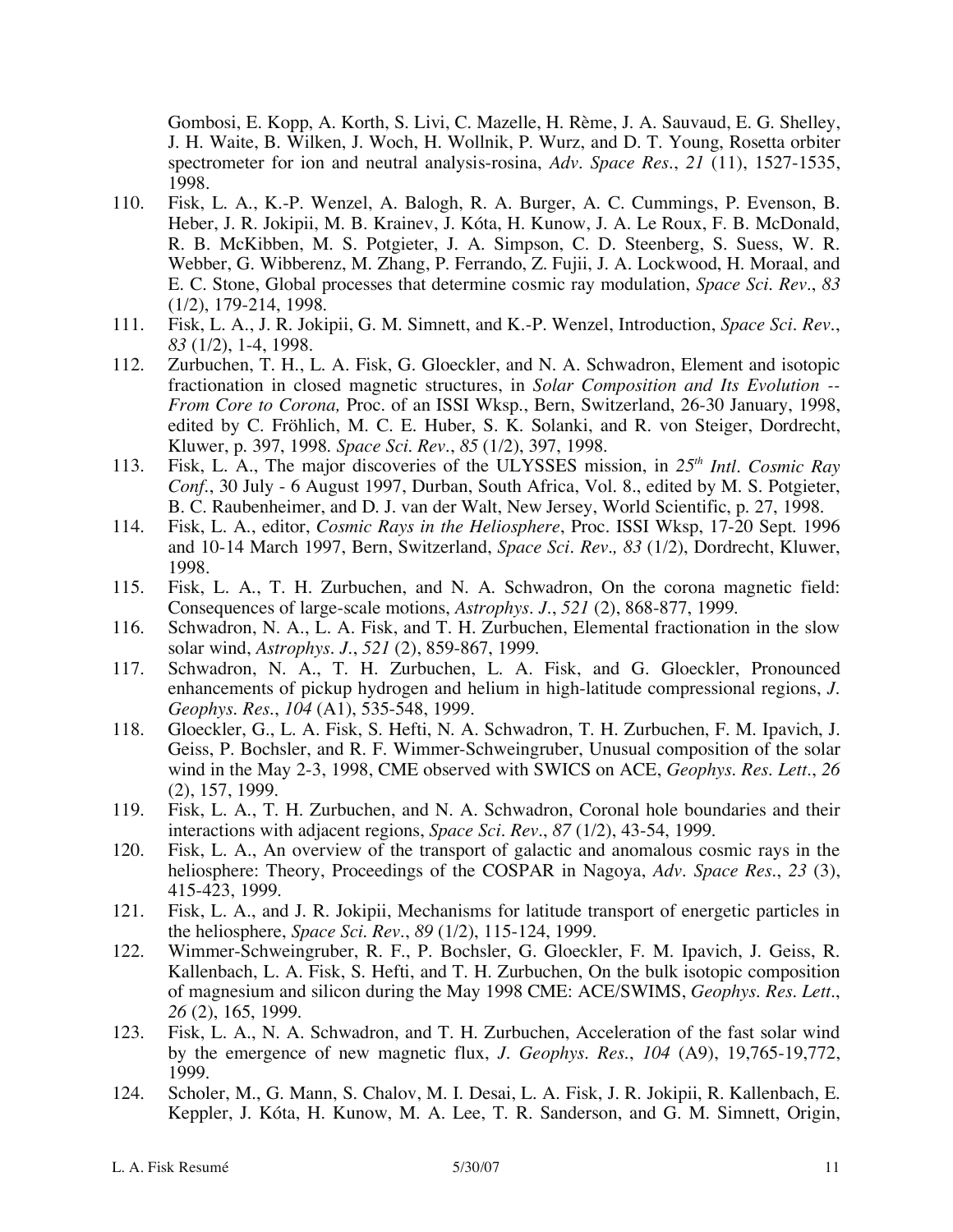injection, and acceleration of CIR particles: Theory report of Working Group 7, *Space Sci. Rev.*, *89* (1/2), 369-399, 1999.

- 125. Mason, G. M., R. von Steiger, R. B. Decker, M. I. Desai, J. R. Dwyer, L. A. Fisk, G. Gloeckler, J. T. Gosling, M. Hilchenbach, R. Kallenbach, E. Keppler, B. Klecker, H. Kunow, G. Mann, I. G. Richardson, T. R. Sanderson, G. M. Simnett, Y.-M. Wang, R. F. Wimmer-Schweingruber, M. Fränz, and J. E. Mazur, Origin, injection, and accerlation of CIR particles: Observations report of Working Group 6, *Space Sci. Rev.*, *89* (1/2), p. 327- 367, 1999.
- 126. Kunow, H., M. A. Lee, L. A. Fisk, R. J. Forsyth, B. Heber, T. S. Horbury, E. Keppler, J. Kóta, Y.-Q. Lou, R. B. McKibben, C. Paizis, M. S. Potgieter, E. C. Roelof, T. R. Sanderson, G. M. Simnett, R. von Steiger, B. T. Tsurutani, R. F. Wimmer-Schweingruber, and J. R. Jokipii, Corotating interaction regions at high latitudes, *Space Sci. Rev.*, *89* (1/2), 221-268, 1999.
- 127. Zurbuchen, T. H., S. Hefti, L. A. Fisk, G. Gloeckler, and R. von Steiger, The transition between fast and slow solar wind from composition data, *Space Sci. Rev.*, *87* (1/2), 353- 356, 1999.
- 128. Zurbuchen, T. H., L. A. Fisk, S. Hefti, and N. A. Schwadron, The new heliospheric magnetic field: Observational implications, in *Solar Wind Nine, Proc. of the Ninth Intl. Solar Wind Conf.*, AIP Conf. Proc., Vol. 471, p. 87, 1999.
- 129. Schwadron, N. A., G. Gloeckler, L. A, Fisk, J. Geiss, and T. H. Zurbuchen, The inner source for pickup ions, in *Solar Wind Nine, Proc. of the Ninth Intl. Solar Wind Conf.*, AIP Conf. Proc., Vol. 471, p. 487, 1999.
- 130. Hefti, S., T. H. Zurbuchen, L. A. Fisk, G. Gloeckler, D. Larson, and R. P. Lin, The transition from fast to slow solar wind: Charge state composition and electron observations, in *Solar Wind Nine, Proceedings of the Ninth Intl. Solar Wind Conf.*, AIP Conf. Proc. Vol. 471, p. 495, 1999.
- 131. von Steiger, R., L. A. Fisk, G. Gloeckler, N. A. Schwadron, and T. H. Zurbuchen, Composition variations in fast solar wind streams, in *Solar Wind Nine, Proceedings of the Ninth Intl. Solar Wind Conf.*, AIP Conf. Proc. Vol. 471, p. 143, 1999.
- 132. Gloeckler, G., L. A. Fisk, J. Geiss, N. A. Schwadron, and T. H. Zurbuchen, Elemental composition of the inner source pickup ions, *J. Geophys. Res*., *105* (A4), 7459-7464, 2000.
- 133. Gloeckler, G., J. Geiss, N. A. Schwadron, L. A. Fisk, T. H. Zurbuchen, F. M. Ipavich, R. von Steiger, H. Balsinger, and B. Wilken, Interception of comet Hyakutake's ion tail at a distance of 500 million kilometers, *Nature*, *404* (6778), 576-578, 2000.
- 134. Schwadron, N. A., J. Geiss, L. A. Fisk, G. Gloeckler, T. H. Zurbuchen, and R. von Steiger, Inner source distributions: Theoretical interpretation, implications, and evidence for inner source protons, *J. Geophys. Res.*, *105* (A4), 7465-7472, 2000.
- 135. Zurbuchen, T. H., S. Hefti, L. A. Fisk, G. Gloeckler, and N. A. Schwadron, Magnetic structure of the slow solar wind: Constraints from composition data, *J. Geophys. Res.*, *105* (A8), 18,327-18,336, 2000.
- 136. Chotoo, K., N. A. Schwadron, G. M. Mason, T. H. Zurbuchen, G. Gloeckler, A. Posner, L. A. Fisk, A. B. Galvin, D. C. Hamilton, and M. R. Collier, The suprathermal seed population for corotating interaction region ions at 1 AU deduced from composition and spectra of H<sup>+</sup>, He<sup>++</sup>, and He<sup>+</sup> observed on Wind, *J. Geophys. Res.*, 105 (A10), 23,107-23,122, 2000.
- 137. Szegö, K., K.-H. Glassmeier, R. Bingham, A. Bogdanov, C. Fischer, G. Haerendel, A. Brinca, T. Cravens, E. Dubinin, K. Sauer, L. Fisk, T. Gombosi, N. Schwadron, P. Isenberg, M. Lee, C. Mazelle, E. Möbius, U. Motschmann, D. Vitali, B. Tsurutani, and G. Zank, Physics of mass loaded plasmas, *Space Sci. Rev.*, *94* (3/4), 429-671, 2000.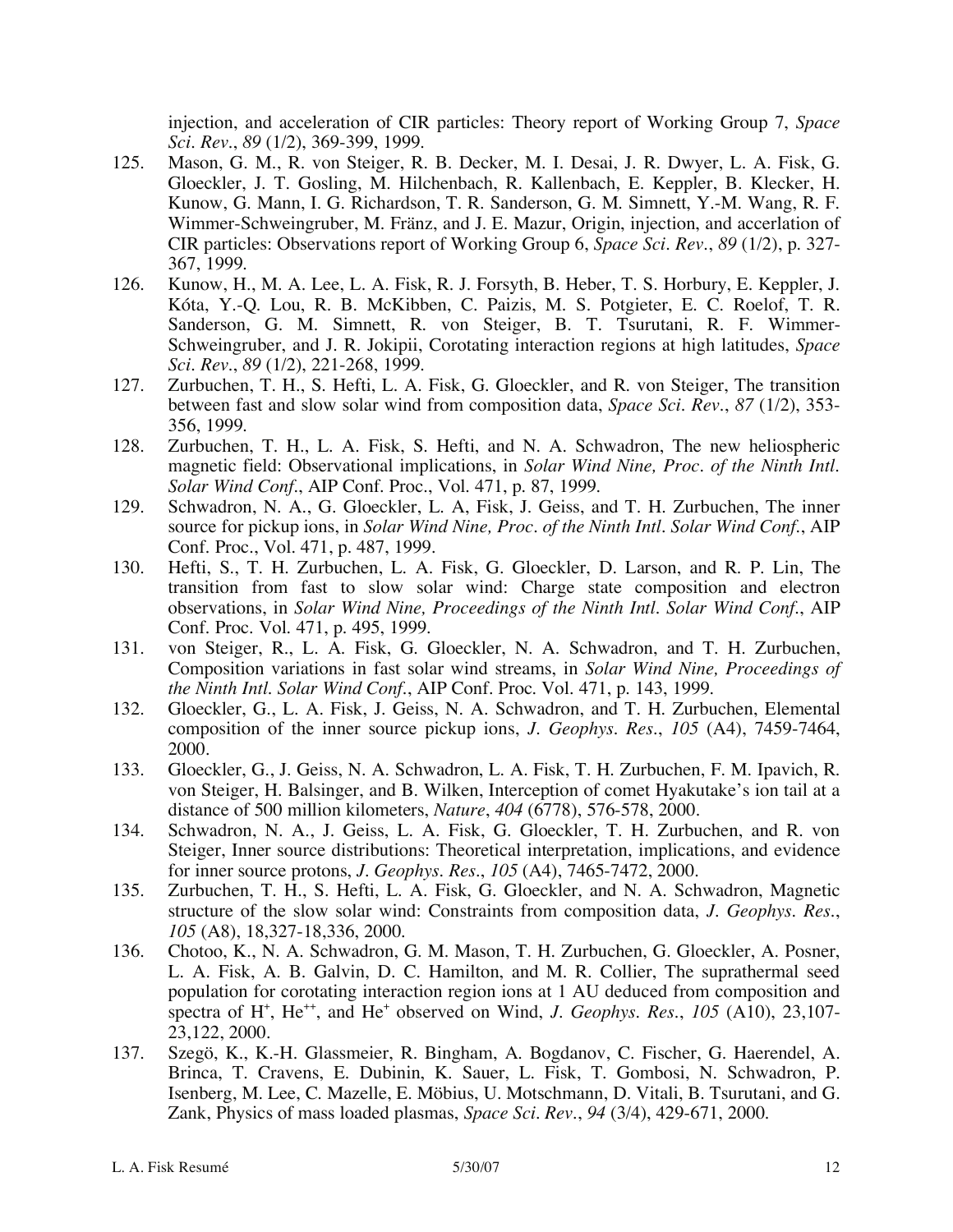- 138. von Steiger, R., N. A. Schwadron, L. A. Fisk, J. Geiss, G. Gloeckler, S. Hefti, B. Wilken, R. F. Wimmer-Schweingruber, and T. H. Zurbuchen, Composition of quasi-stationary solar wind flows from Ulysses/Solar Wind Ion Composition Spectrometer, *J. Geophys. Res.*, *105* (A12), 27,217-27,238, 2000.
- 139. Maclennan, C. G., L. J. Lanzerotti, L. A. Fisk, and R. E. Gold, Charged particle composition in the inner heliosphere during the rise to maximum of solar cycle 23, in *Acceleration and Transport of Energetic Particles Observed in the Heliosphere: Proc. of the ACE-2000 Symp.*, 5-8 Jan. 2000, Indian Wells, CA, AIP Conf. Proc., Vol. 528, edited by R. A. Mewaldt, J. R. Jokipii, M. A. Lee, E. Möbius, and T. H. Zurbuchen, New York, AIP, p. 169, 2000.
- 140. Fisk, L. A., G. Gloeckler, T. H. Zurbuchen and N. A. Schwadron, Ubiquitous statistical acceleration in the solar wind, in *Acceleration and Transport of Energetic Particles Observed in the Heliosphere: Proc. of the ACE-2000 Symp.*, 5-8 Jan. 2000, Indian Wells, CA, AIP Conf. Proc., Vol. 528, edited by R. A. Mewaldt, J. R. Jokipii, M. A. Lee, E. Möbius, and T. H. Zurbuchen, New York, AIP, p. 229, 2000.
- 141. Gloeckler, G., L. A. Fisk, T. H. Zurbuchen, and N. A. Schwadron, Sources, injection, and acceleration of heliospheric ion populations, in *Acceleration and Transport of Energetic Particles Observed in the Heliosphere: Proc. of the ACE-2000 Symp.*, 5-8 Jan. 2000, Indian Wells, CA, AIP Conf. Proc., Vol. 528, edited by R. A. Mewaldt, J. R. Jokipii, M. A. Lee, E. Möbius, and T. H. Zurbuchen, New York, AIP, p. 221, 2000.
- 142. Zurbuchen, T. H., L. A. Fisk, N. A. Schwadron, and G. Gloeckler, Observations of nonthermal properties of heavy ions in the solar wind, in *Acceleration and Transport of Energetic Particles Observed in the Heliosphere: Proc. of the ACE-2000 Symp.*, 5-8 Jan. 2000, Indian Wells, CA, AIP Conf. Proc., Vol. 528, edited by R. A. Mewaldt, J. R. Jokipii, M. A. Lee, E. Möbius, and T. H. Zurbuchen, New York, AIP, p. 215, 2000.
- 143. Zurbuchen, T. H., S. Hefti, L. A. Fisk, G. Gloeckler, N. A. Schwadron, C. W. Smith, N. F. Ness, R. M. Skoug, D. J. McComas, and L. F. Burlaga, On the origin of microscale magnetic holes in the solar wind, *J. Geophys. Res.*, *106* (A8), 16,001-16,010, 2001.
- 144. Posner, A., T. H. Zurbuchen, N. A. Schwadron, L. A. Fisk, G. Gloeckler, J. A. Linker, Z. Mikic, and P. Riley, Nature of the boundary between open and closed magnetic field line regions at the Sun revealed by composition data and numerical models, *J. Geophys. Res.*, *106* (A8), 15,869-15,880, 2001.
- 145. Fisk, L. A., On the global structure of the heliospheric magnetic field, *J. Geophys. Res.*, *106* (A8), 15,849-15,858, 2001.
- 146. Fisk, L. A., and N. A. Schwadron, The behavior of the open magnetic field of the Sun, *Astrophys. J.*, *560* (1), 425-438, 2001.
- 147. Fisk, L. A., and N. A. Schwadron, Origin of the solar wind: Theory, *Space Sci. Rev.*, *97* (1/4), 21-33, 2001.
- 148. Lepri, S. T., Zurbuchen, T. H., Fisk, L. A., Richardson, I. G., Cane, H. V., and G. Gloeckler, Iron charge distribution as an identifier of interplanetary coronal mass ejections, *J. Geophys. Res.*, *106* (A12), 29,231-29,238, 2001.
- 149. Gloeckler, G., J. Geiss, and L. A. Fisk, Heliospheric and interstellar phenomena revealed from observations of pickup ions, in *The Heliosphere near Solar Minimum: The Ulysses Perspectives*, edited by A. Balogh, R. G., Marsden, and E. J. Smith, London, Springer-Praxis, pp. 287-326, 2001.
- 150. von Steiger, R., T. H. Zurbuchen, J. Geiss, G. Gloeckler, L. A. Fisk, and N. A. Schwadron, The 3-d heliosphere from the Ulysses and ACE Solar Wind Ion Composition experiments, *Space Sci. Rev.*, *97* (1/4), 123-127, 2001.
- 151. Reinhard, A. A., T. H. Zurbuchen, L. A. Fisk, S. T. Lepri, G. Gloeckler, and R. M. Skoug, Average composition signatures of CMEs in the solar wind, in *Solar and Galactic Composition*, ed. by R. F. Wimmer-Schweingruber, AIP Conf. Proc., Vol. 139, 2001.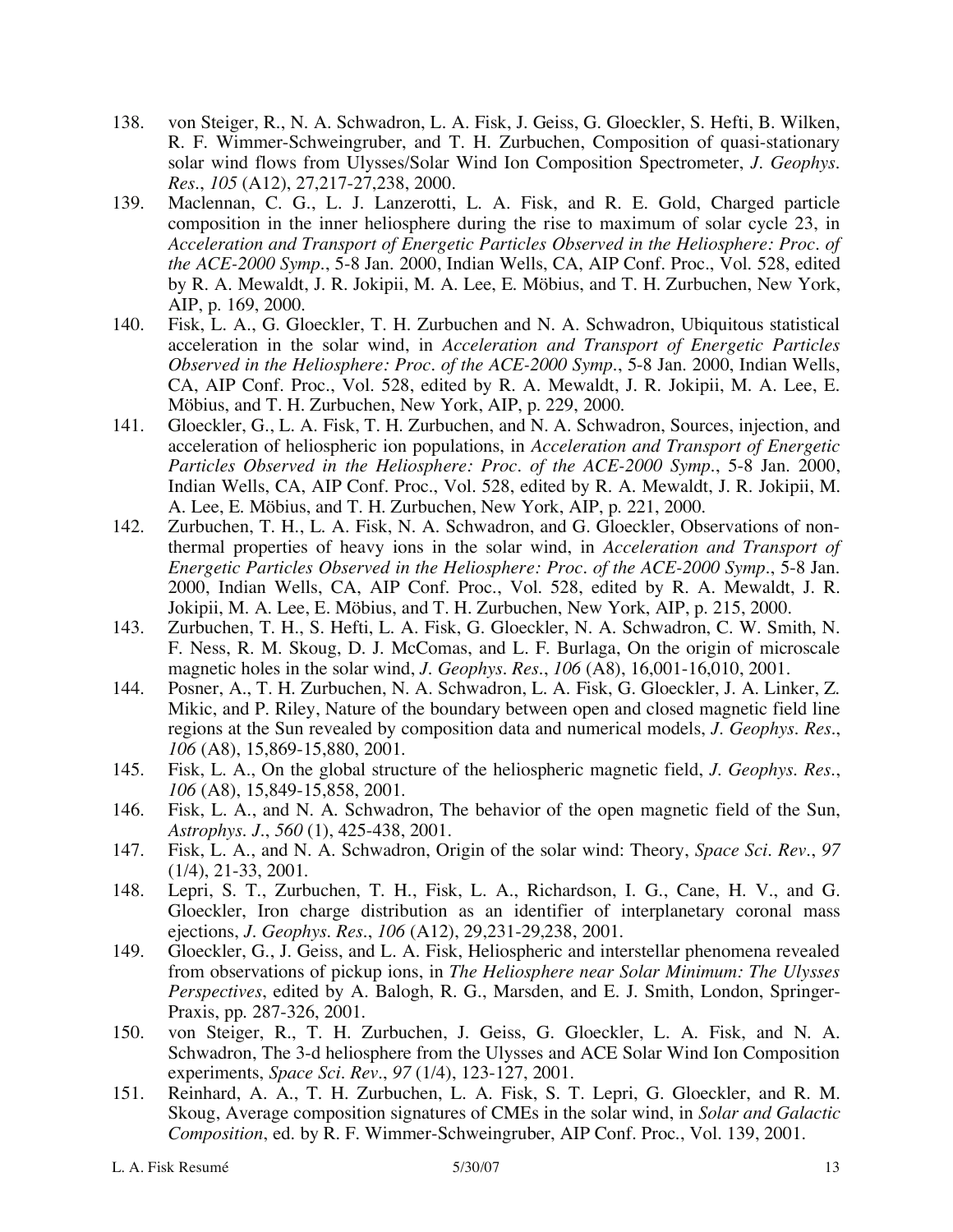- 152. Reinard, A. A., T. H. Zurbuchen, L. A. Fisk, S. T. Lepri, R. M. Skoug, and G. Gloeckler, Comparison between average charge states and abundances of ions in CMEs and the slow solar wind, in *Solar and Galactic Composition*, edited by R. F. Wimmer-Schweingruber, Joint SOHO/ACE workshop, Bern, Switzerland, March 6-9, 2003, AIP Conf. Proc. Vol. 598, p. 139, 2001.
- 153. Zurbuchen, T. H., P. L. Koehn, L. A. Fisk, G. Gloeckler, and K. Kabin, The Mercury plasma environment: MHD predictions and Mercury pickup ions, in *Workshop on Mercury: Space Environment, Surface, and Interior*, Proc. of the Wksp held at The Field Museum, 4-5 Oct., 2001, Chicago, IL. LPI Contribution No. 1097, Houston, TX, Lunar and Planetary Science Institute, p. 117, 2001.
- 154. Koehn, P. L., T. H. Zurbuchen, L. A. Fisk, and G. Gloeckler, Measuring the plasma environment at Mercury: The Fast Imaging Plasma Spectrometer, in *Workshop on Mercury: Space Environment, Surface, and Interior*, Proc. of the Wksp held at The Field Museum, 4-5 Oct., 2001, Chicago, IL. LPI Contribution No. 1097, Houston, TX, Lunar and Planetary Science Institute, p. 54, 2001.
- 155. Zurbuchen, T. H., L. A. Fisk, G. Gloeckler, and R. von Steiger, The solar wind composition throughout the solar cycle: A continuum of dynamic states, *Geophys. Res. Lett.*, *29* (9), 66-1, CiteID 1352, DOI 10.1029/2001GLO13946, 2002.
- 156. Koehn, P. L., T. H. Zurbuchen, G. Gloeckler, R. A. Lundgren, and L. A. Fisk, Measuring the plasma environment of Mercury: The Fast Imaging Plasma Spectrometer, *Meteoritics & Planetary Sci.*, *37* (9), 1173-1189, 2002.
- 157. Fisk, L. A., Acceleration of the solar wind as a result of the reconnection of open magnetic flux with coronal loops, *J. Geophys. Res.*, *108* (A4), pp. SSH 7-1, CiteID 1157, DOI 10.1029/2002JA009284, 2003.
- 158. Lynch, B. J., T. H. Zurbuchen, L. A. Fisk, and S. K. Antiochos, Internal structure of magnetic clouds: Plasma and composition, *J. Geophys. Res.*, *108* (A6), pp. SSH 6-1, CiteID 1239, DOI 10.1029/2002JA009591, 2003.
- 159. Fisk, L. A., Over the edge?, *Nature*, *426*, 21-22, 2003.
- 160. Geiss, J., G. Gloeckler, and L. A. Fisk, Interstellar gas inside the heliosphere, in *The Interstellar Environment of the Heliosphere*, International COSPAR Colloquium in Honour of Stanislaw Grzedzielski, 23 January 2001, Paris, France, edited by Dieter Breitschwerdt and Gerhard Haerendel, pp. 87-109, MPE Report 285, Garching, Germany, 2003.
- 161. Zurbuchen, T. H., and L. A. Fisk, Sources of the solar wind during the solar cycle, in *Stars and Suns: Activity, Evolution and Planets*, International Astronomical Union Symposium No. 219, 21-25 July 2003, Sydney, Australia, 2003.
- 162. Fisk, L. A., G. Gloeckler, T. H. Zurbuchen, J. Geiss, and N. A. Schwadron, Acceleration of the solar wind as a result of the reconnection of open magnetic flux with coronal loops, in *Solar Wind Ten: Proceedings of the Tenth International Solar Wind Conference*, edited by M. Velli, R. Bruno, and F. Malara, pp. 287-292, American Institute of Physics, 2003.
- 163. McComas, D. J., P. A. Bochsler, L. A. Fisk, H. O. Funsten, J. Geiss, G. Gloeckler, M. Gruntman, D. L. Judge, S. M. Krimigis, R. P. Lin, S. Livi, D. G. Mitchell, E. Möbius, E. C. Roelof, N. A. Schwadron, M. Witte, J. Woch, P. Wurz, and T. H. Zurbuchen, Interstellar Pathfinder – A mission to the inner edge of the interstellar medium, in *Solar Wind Ten: Proceedings of the Tenth International Solar Wind Conference*, edited by M. Velli, R. Bruno, and F. Malara, pp. 834-837, American Institute of Physics, New York, 2003.
- 164. Zurbuchen, T. H., L. A. Fisk, S. T. Lepri, and R. von Steiger, The composition of interplanetary coronal mass ejections, in *Solar Wind Ten: Proceedings of the Tenth*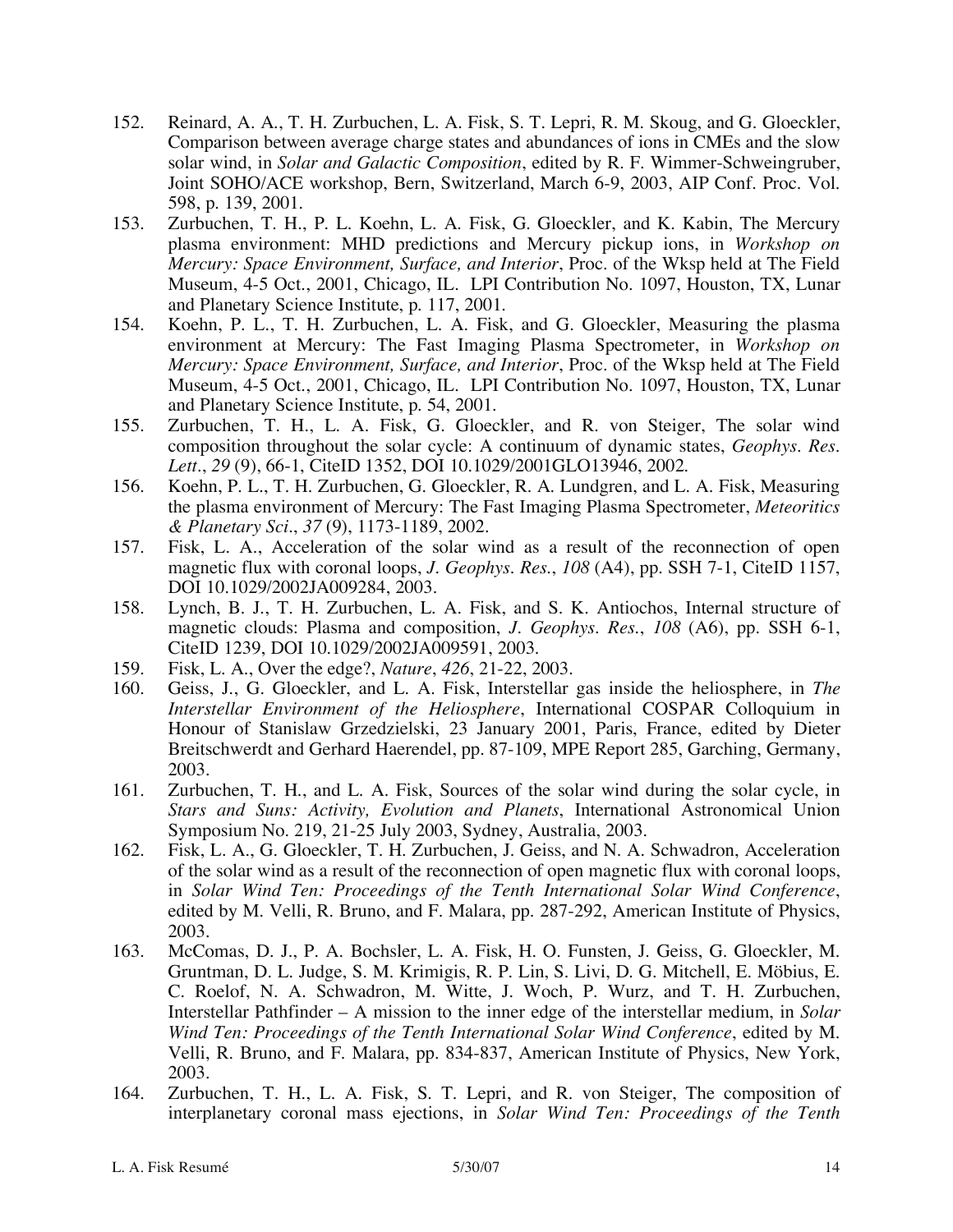*International Solar Wind Conference*, pp. 604-607, American Institute of Physics, New York, 2003.

- 165. Zurbuchen, T. H., P. Koehn, L. A. Fisk, T. Gombosi, G. Gloeckler, and K. Kabin, On the space environment of Mercury, *Adv. Space Res.*, *33*, 1884-1889, 2004.
- 166. Reinard, A. A., and L. A. Fisk, Reconnection of magnetic field lines near the solar surface during coronal mass ejection propagation, *Astrophys. J., 608*, 533-539, 2004.
- 167. Zurbuchen, T. H., G. Gloeckler, F. Ipavich, J. Raines, C. W. Smith, and L. A. Fisk, On the fast coronal mass ejections in October/November 2003: ACE-SWICS results, *Geophys. Res. Lett.*, *31*, L11805, doi:10.1029/2004GL019461, 2004.
- 168. Lynch, B. J., S. K. Antiochos, P. J. MacNeice, T. H. Zurbuchen, and L. A. Fisk, Observable properties of the breakout model for coronal mass ejections, *Astrophys. J.*, *617*, 589-599, 2004.
- 169. Fisk, L. A., Mesoscale variations in the heliospheric magnetic field and their consequences in the outer heliosphere, in *Physics of the Outer Heliosphere, Third IGPP Conf. Proc.*, eds. V. Florinski, N. V. Pogorelov, and G. P. Zank, AIP, Melville, NY, pp. 365-372, 2004.
- 170. Gloeckler, G., J. Geiss, and L. A. Fisk, Heating of pickup and solar wind ions at Jupiter's bow shock, in *Physics of the Outer Heliosphere*, *Third IGPP Conf. Proc.*, eds. V. Florinski, N. V. Pogorelov, and G. P. Zank, AIP, Melville, NY, pp. 201-206, 2004.
- 171. Zurbuchen, T. H., R. von Steiger, W. B. Manchester, and L. A. Fisk, Heliospheric magnetic field configuration at solar maximum conditions: Consequences for galactic cosmic rays, in *Physics of the Outer Heliosphere*, *Third IGPP Conf. Proc.*, eds. V. Florinski, N. V. Pogorelov, and G. P. Zank, AIP, Melville, NY, pp. 70-80, 2004.
- 172. Fisk, L. A., The open magnetic flux of the Sun 1: Transport by reconnections with coronal loops, *Astrophys. J.*, *626* (1), 563-573, 2005.
- 173. Fisk, L. A., The exploration of the heliospheric in three dimensions with Ulysses a case study in international cooperation, *ISSI 10<sup>th</sup> Anniversary Book*, ed. J. Geiss, 2005.
- 174. Fisk, L. A., Journey into the Unknown Beyond, *Science*, *309*, 2016, 2005.
- 175. Gloeckler, G., L. A. Fisk, and L. J. Lanzerotti, Acceleration of solar wind and pickup ions by shocks, *Physics of Collisionless Shocks, Fourth IGPP Conf. Proc.*, eds. G. Li, G. P. Zank, and C. T. Russell., AIP Conf. Proc. 781, p252, 2005.
- 176. Fisk, L. A., The formidable task of developing a predictive capability of the space environment of the solar system, *Proceedings of the AIAA Space 2005 Conference*, AIAA-2005-6822, 2005.
- 177. Fisk, L. A., G. Gloeckler, T. Zurbuchen, Acceleration of low-energy ions at the termination shock of the solar wind, *Astrophys. J.*, 644, 631, 2006.
- 178. Fisk, L. A. and G. Gloeckler, Common spectral shape of accelerated ions in the quiettime solar wind, *Astrophys. J. Letters*, 640, L79, 2006.
- 179. Fisk, L. A. and T. H. Zurbuchen, Distribution and properties of open magnetic flux outside of coronal holes. *J. Geophys. Res*., 111, A09115, 2006.
- 180. Sokolov, I. V., Roussev, I. I., Fisk, L. A., Lee, M. A., Gombosi, T. I. & Sakai, J. I., A Revisited Diffusive Shock-Acceleration Theory, *Astrophys. J. Letters* 642, L81, 2006
- 181. Abramenko, V. I., Fisk, L. A. & Yurhyshyn, V. B., The Rate of Emergence of Magnetic Dipoles in Coronal Holes and Adjacent Quiet-Sun Regions, *Astrophys. J. Letters*, 642, L65, 2006.
- 182. Cohen, O., Fisk, L. A., Roussev, I. I. Toth, G. & Gombosi, T. I., Enhancement of Photospheric Meridional Flow by Reconnection Processes, *Astrophys. J.*, 645, 1537, 2006.
- 183. Gloeckler, G. & Fisk, L. A., Anisotropic Beams Upstream of the Termination Shock of the Solar Wind, *Astrophys. J. Letters*, 648, L63, 2006.